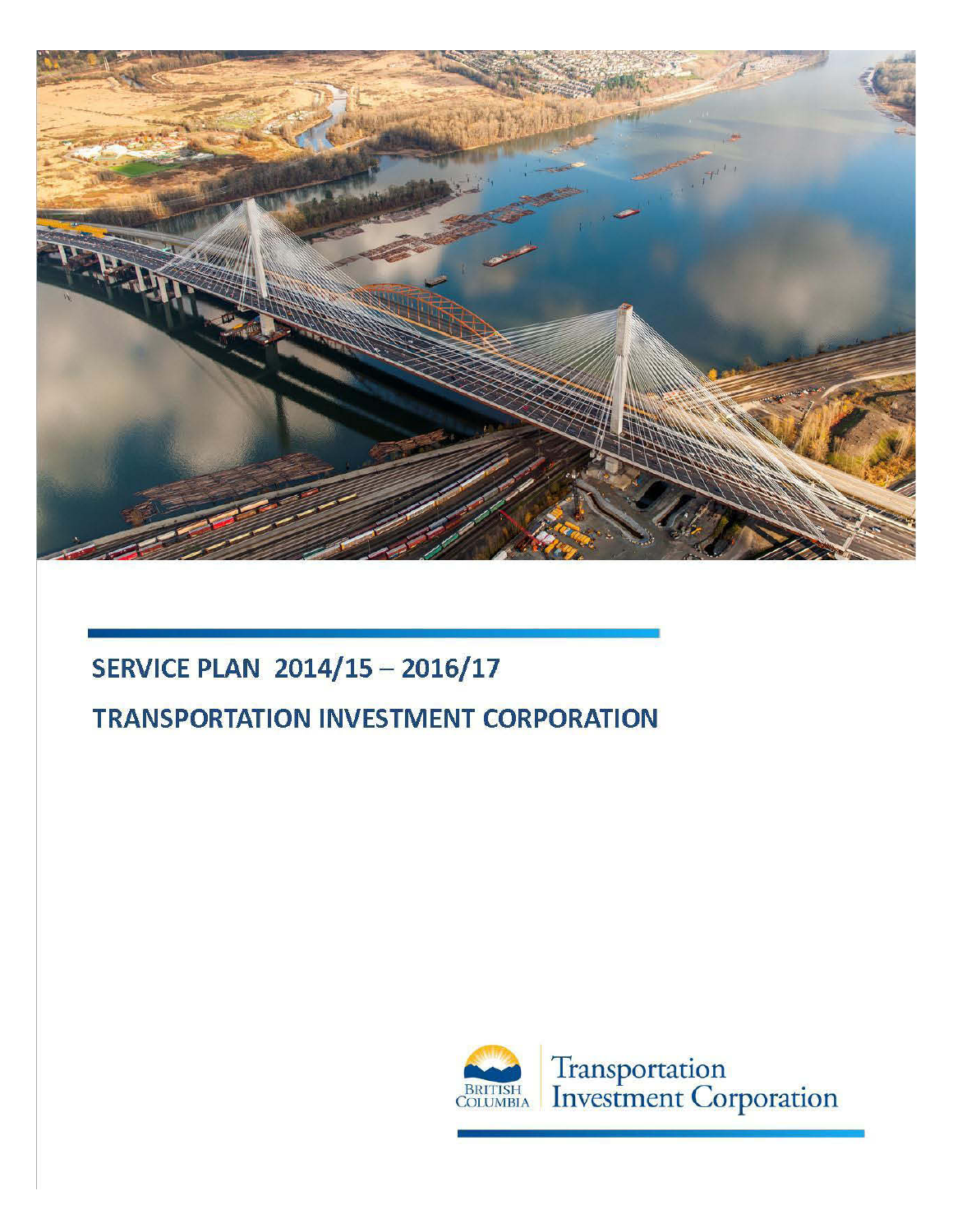# **TABLE OF CONTENTS**

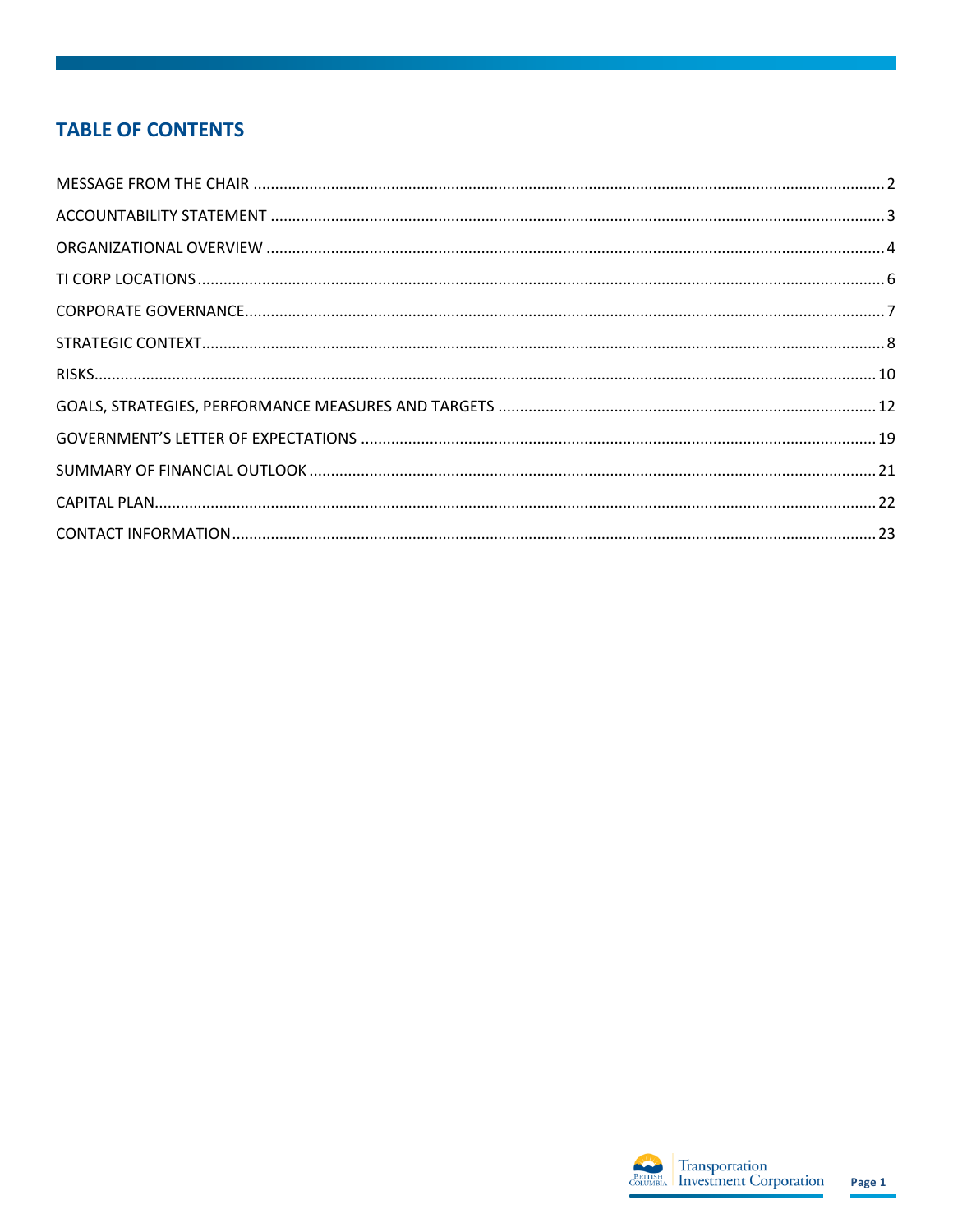# <span id="page-2-0"></span>**MESSAGE FROM THE CHAIR**

## **To: The Honourable Todd Stone, Minister of Transportation and Infrastructure**

Dear Minister:

On behalf of the Board of Directors of Transportation Investment Corporation (TI Corp), I am pleased to provide our Service Plan for 2014/15 – 2016/17.

TI Corp met its goals outlined in the previous service plan for ensuring construction proceeds on schedule and on budget. Following review of its initial year of operations, the organization's performance measures have been selected to reflect TI Corp's conservative and prudent approach to financial management and its strategies to meet its long-term obligations. Measures of TI Corp's operational efficiency customer, service and employee engagement have been refined, updated and benchmarked to reflect operational observations in this first year of operations.

The first year of operations on the new Port Mann Bridge highlighted TReO, TI Corp's sustainable all electronic tolling system. A successful driver registration campaign emphasized the easy, electronic and efficient tolling system and highway improvements opened west of the Port Mann Bridge, doubling the time savings for drivers.

Expectations for ongoing traffic fluctuation on the Highway 1 corridor are a result of new options for commuters and goods movers, including the improved Highway 1 and the new Highway 17, or South Fraser Perimeter Road, which connects to three untolled crossings. Commuters can also consider the newly connected Highway 1 HOV network or the ExpressBus over the Port Mann Bridge, which sees more than 50,000 riders per month.

Looking ahead through the service planning period, TI Corp's activities will focus on the continued delivery of the Port Mann/Highway 1 Improvement Project, the largest transportation infrastructure project in B.C. history and the operation of a free-flow tolling system with approximately 2 million unique customers on an annual basis. The planning focus for 2014/15 will include maintaining best-in-class service levels, employee engagement and reducing operating costs all while improving levels of operational efficiency.

Risks to TI Corp over the service planning period are any factors that could affect traffic volumes and corridor reliability or safety. To mitigate these risks, TI Corp updated its traffic and financial forecasts after engaging an independent traffic forecast firm. Additionally, the successful opening of new highway lanes have provided drivers with the project's full time savings and will ensure any remaining finishing work does not impact corridor reliability or predictability. All risks have an associated management strategy, and with ongoing monitoring, present only a low to moderate risk to TI Corp.

Grant Main Chair, Board of Directors

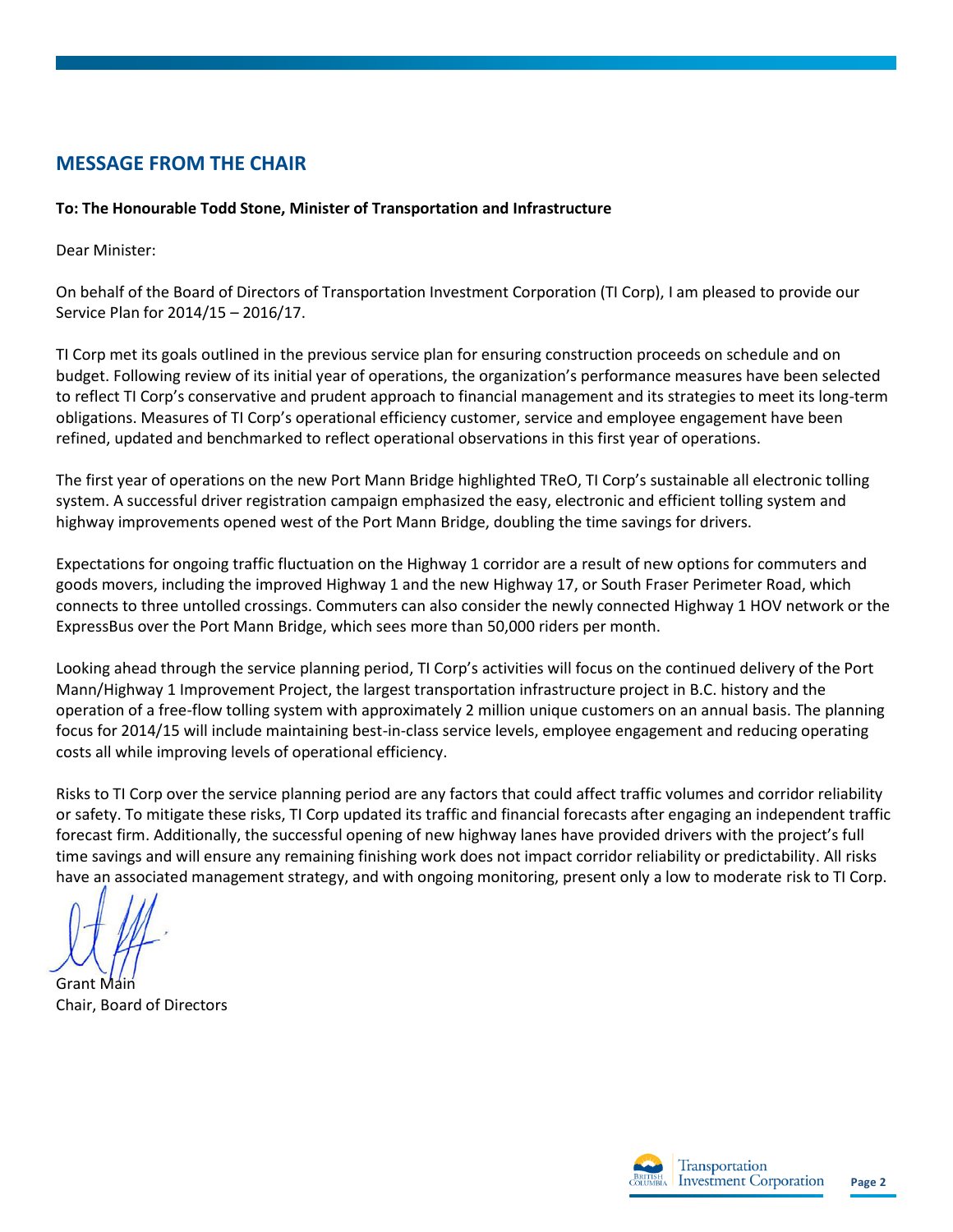# <span id="page-3-0"></span>**ACCOUNTABILITY STATEMENT**

The 2014/15 – 2016/17 Transportation Investment Corporation Service Plan was prepared under the direction of the Board of Directors in accordance with the *Budget Transparency and Accountability Act*, the BC Reporting Principles, and the 2014/15 – 2016/17 Crown Corporation Service Plan Guidelines. The plan is consistent with government's strategic priorities and its fiscal plan. The Board is accountable for the contents of the plan, including what has been included and how it has been reported.

To the best of our knowledge the significant assumptions, policy decisions, events and identified risks are current and have been considered in preparing this plan. Performance measures are consistent with TI Corp's mandate and goals, and focus on aspects critical to the corporation's performance. Targets in the plan have been determined based on an assessment of TI Corp's operating environment, forecasting assumptions and risks.

Grant Main Chair, Board of Directors

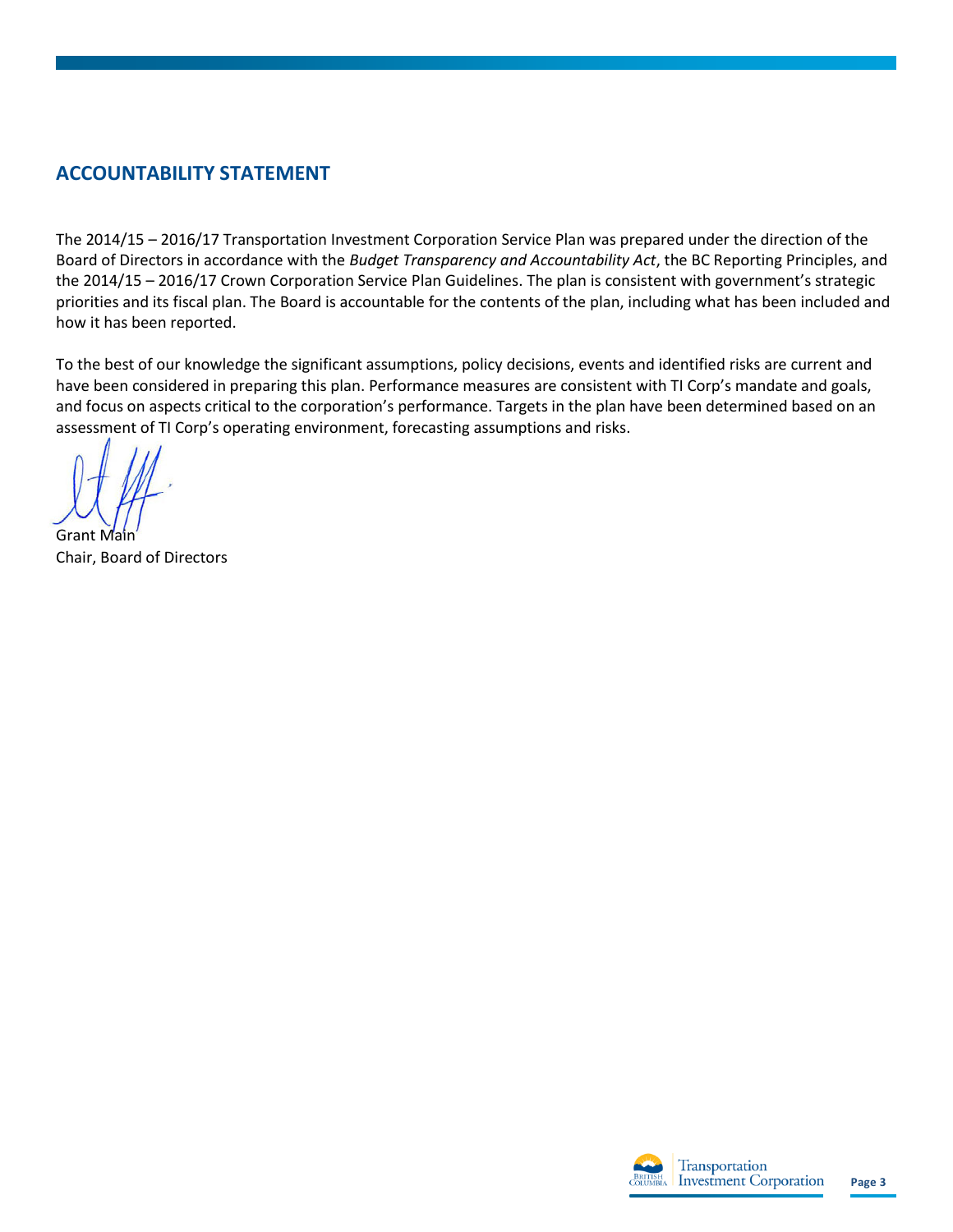# <span id="page-4-0"></span>**ORGANIZATIONAL OVERVIEW**

## **Mandate and Enabling Legislation**

Transportation Investment Corporation (TI Corp) was established under the *Transportation Investment Act*. TI Corp's primary mandate as part of the Province's Gateway Program is to manage and ensure successful delivery and implementation of the Port Mann/Highway 1 Improvement Project.

TI Corp is also mandated to recover the capital costs of the project as well as operating and maintenance costs of the bridge and highway.

#### **Our Vision**

To develop and implement self‐sustaining infrastructure projects for the benefit of British Columbians.

#### **Our Values**

The corporation values the diversity of its employees and will strive to deliver projects in a manner that is respectful to residents, businesses, communities, all levels of government and the environment, while ensuring the safe and efficient movement of people and goods.

#### **Core Business Areas and Services**

TI Corp is a Crown corporation tasked with the delivery of the Port Mann/Highway 1 Improvement Project. This includes construction of the new bridge and highway improvements, implementation and management of the tolling operations and repayment of the project costs. All electronic tolling on the new Port Mann Bridge is paying for the design, construction, financing and operation of the improvements to the Port Mann/Highway 1 corridor.

The Port Mann/Highway 1 project uses a free-flow, open road tolling system; a safer and more efficient method of tolling than traditional toll booths. The system is easy, electronic and efficient and based on the principle of superior customer service.

Fully electronic tolling means exhaust emissions from idling cars at toll booths are eliminated and bridge users do not need to worry about exact change or delays. Instead, electronic decals and video capture technology identify vehicles as they pass under the toll gantry at the south end of the bridge. Bridge users may choose to pay before or after travel using a variety of payment methods, including online a[t www.treo.ca,](http://www.treo.ca/) by phone or in person at self-serve kiosks or Customer Service Centres.

Highway 1 is the most economically critical route in Greater Vancouver. Built in the early 1960s when the population of Metro Vancouver was 800,000, it now serves as the most important east-west corridor to the region's 2.2 million people.

The Port Mann/Highway 1 project is British Columbia's largest transportation infrastructure project and a key component of the Province's Gateway Program. The Port Mann is a major crossing over the Fraser River forming part of Highway 1 between Coquitlam and Surrey. The new 10-lane bridge, expanded high occupancy vehicle (HOV) network,

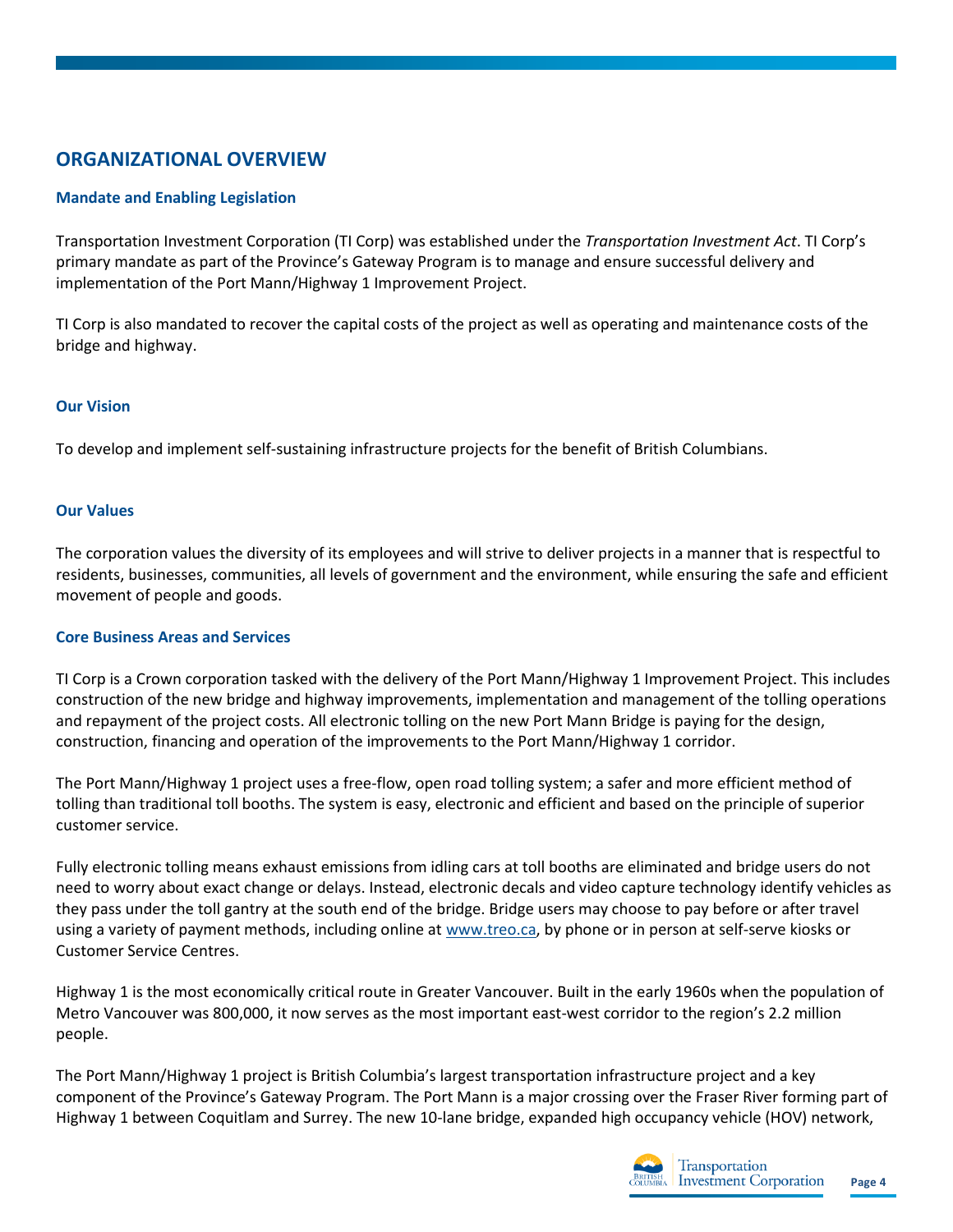transit priority facilities and a widened Highway 1 will help cut round-trip travel times in this corridor by up to 50 per cent, and has allowed for public transit over the crossing for the first time in over 25 years.

The Gateway Program was established as part of a broader response by the Province of British Columbia to reduce congestion, improve the movement of people and goods, and improve safety and reliability on key highway corridors. The Gateway Program improvements will complement other regional road and transit improvements currently planned or under construction.

The Port Mann/Highway 1 Improvement Project includes construction of the new Port Mann Bridge, widening the highway, upgrading interchanges and improving access and safety on Highway 1. The project spans a distance of approximately 37 kilometres from the McGill Street Interchange in Vancouver to 216th Street in Langley. Taken together, these improvements will help create a comprehensive and effective transportation network for Greater Vancouver, which will improve the movement of people and goods, facilitating economic growth, increased transportation choices and improved connectivity to areas designated for population growth.

The goals of the Port Mann/Highway 1 Improvement Project are as follows:

- Reduce congestion and travel times
- Improve safety and accessibility
- Facilitate expanded public transit service
- Expand the transportation network to better accommodate high occupancy vehicles (HOV), cyclists and pedestrians

As a result of this project, TransLink's ExpressBus service over the Port Mann Bridge connects New Westminster at the Braid SkyTrain Station to the newly constructed Carvolth Exchange in Langley in about 22 minutes, and current ridership is approximately 50,000 riders per month.

## **Partners, Clients, Stakeholders**

TI Corp's key responsibilities are to pay for the Port Mann/Highway 1 Improvement Project within the prescribed time period, and the ongoing management and oversight of the design-build contractor and their activities, ensuring that construction proceeds on budget and on time with minimal disruption to road and bridge users.

Our key partners include:

- Ministry of Transportation and Infrastructure/BC Transportation Financing Authority
- Municipalities adjacent to the corridor
- Insurance Corporation of British Columbia
- **TransLink**
- Kiewit/Flatiron General Partnership
- Trans Canada Flow Tolling Inc. (TC Flow)
- Sanef ITS Inc.
- Mainroad Infrastructure Management Limited Partnership

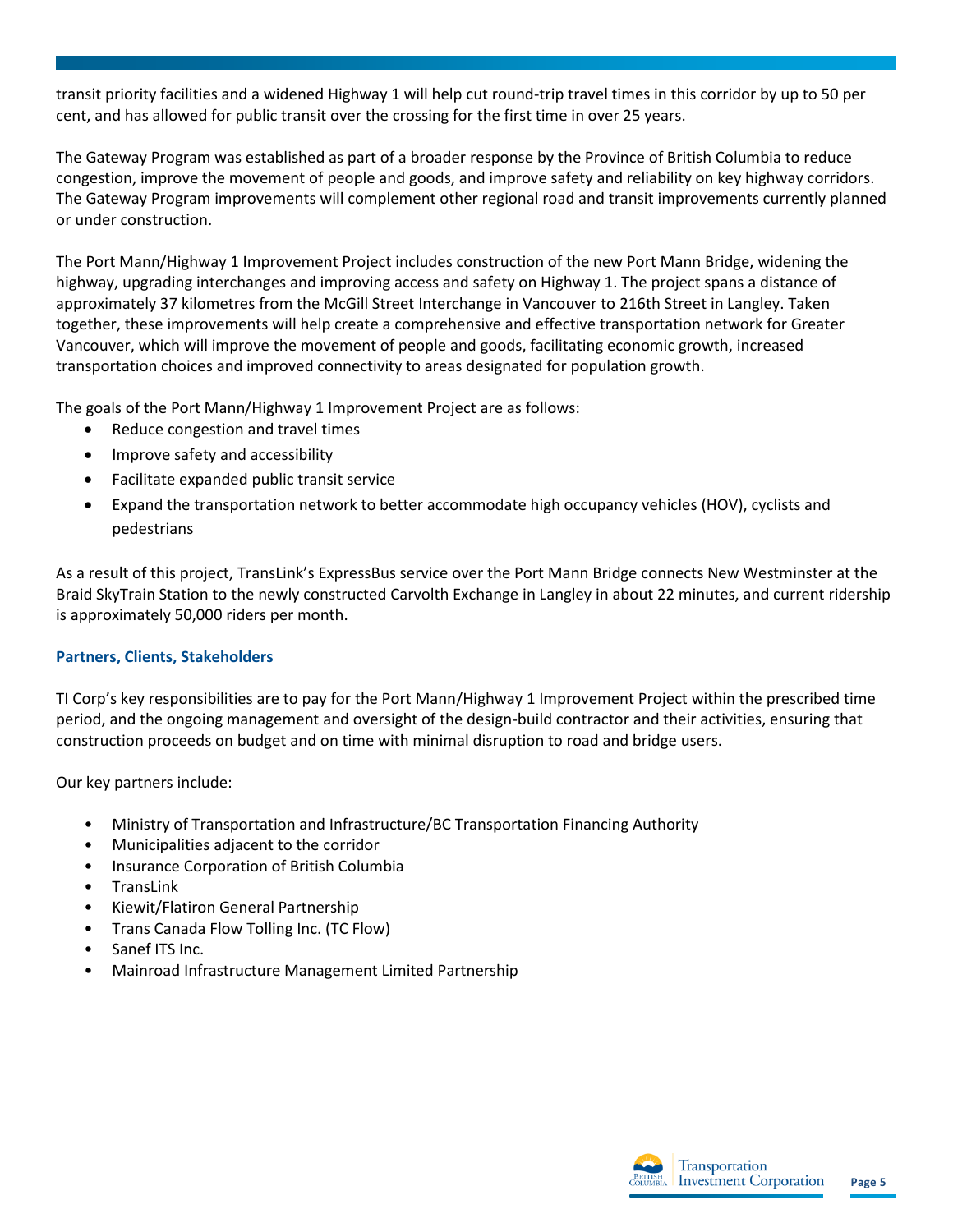Key stakeholders and clients include tolling customers, businesses and industries that will benefit from the project improvements and those providing advice and input:

- The travelling public, TI Corp's customers
- RCMP and other first responders
- **First Nations**
- **Businesses**
- Commercial trucking, service companies and drivers
- Businesses and residents located adjacent to the project corridor

Additional information about the Gateway Program and TI Corp can be accessed at the following website links: [http://www.gatewayprogram.bc.ca](http://www.gatewayprogram.bc.ca/)  [http://www.pmh1project.com](http://www.pmh1project.com/) 

More information about open road tolling and TReO, TI Corp's customer service brand, is available here: [http://www.treo.ca](http://www.treo.ca/)

# <span id="page-6-0"></span>**TI CORP LOCATIONS**

TI Corp operates TReO Customer Service Centres in Surrey and Coquitlam. These locations are conveniently located close to the highway so drivers can pay their tolls or receive customer service before or after they travel.

TI Corp also operates a construction project office with project personnel in the field daily along the 37 kilometers of highway improvements.

Corporate Head Office: Suite 210 – 1500 Woolridge Street, Coquitlam, B.C. V3K 0B9

Project Office: Suite 200 – 145 Schoolhouse Street, Coquitlam, B.C. V3K 4X8

TReO Coquitlam Customer Service Centre: 2nd floor, 1500 Woolridge Street, Coquitlam, B.C. V3K 0B9

TReO Surrey Customer Service Centre: 16300 – 104 Avenue, Surrey, B.C. V4N 1Y5

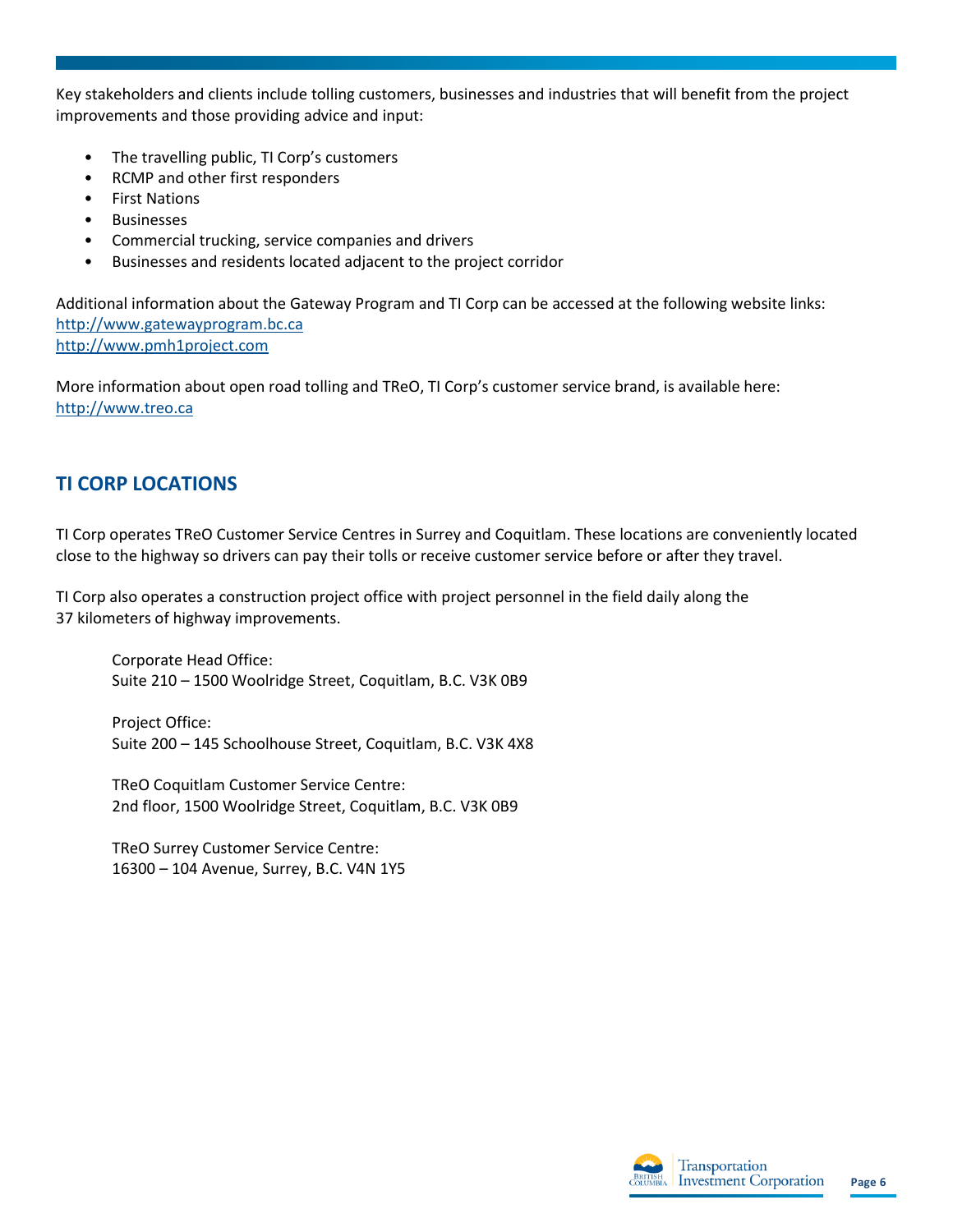# <span id="page-7-0"></span>**CORPORATE GOVERNANCE**

By legislation, TI Corp is governed by a Board of Directors appointed by the Lieutenant Governor in Council. The Board of Directors, through the Chair, reports to the Minister of Transportation and Infrastructure (designated as the Minister Responsible for TI Corp) and is responsible for overseeing the conduct of business, directing management and ensuring that all major issues affecting TI Corp's affairs are given appropriate consideration.

The Board of Directors adheres to the following Corporate governance principles, which are set in accordance with Part 2 "Best Practices Guidelines: Governance" of the Province's *Governance and Disclosure Guidelines for Governing Boards of British Columbia Public Sector Organization:* 

- Act in the best interests of the Corporation
- Develop, maintain and adhere to terms of reference for the Board, Chair, Directors and Committees
- Ensure there is a planning process, to become engaged in the process, and then review, question, validate and, ultimately, endorse the Service Plan and monitor performance
- Follow the board-approved TI Corp Governance Guidelines

As a Crown agency, TI Corp operates under a Government Letter of Expectations that outlines both the corporation's as well as the shareholder's responsibilities, and is jointly signed by the Minister of Transportation and Infrastructure and the Chair of TI Corp.

TI Corp's Board of Directors follows the governance practices contained in the Board Resourcing and Development Office (BRDO) corporate governance guidelines. More information regarding TI Corp Board governance can be found at: [http://www.pmh1project.com/about-the-project/about-ti-corp/Pages/Financial-Reporting.aspx.](http://www.pmh1project.com/about-the-project/about-ti-corp/Pages/Financial-Reporting.aspx)

As a public Crown corporation and part of the Government of British Columbia's Public Sector Employer's Council (PSEC), TI Corp operates under PSEC's best practices for transparent and full disclosure of public sector executive compensation.

The Board of Directors currently consists of: Chair - Grant Main Member - Larry Blain Member - Don Fairbairn

#### **Committees**

In November 2013 the Board established an Audit and Risk Committee to replace the existing Operations Committee. This reflects TI Corp's continuing shift away from construction operations and towards toll operations. Members are:

Don Fairbairn, Chair Larry Blain, Member Mike Proudfoot, Ex-officio Member

#### **Officers**

Mike Proudfoot, Chief Executive Officer Garry Dawson, Vice President, Technical Services Patricia Soanes, Vice President, Finance and Corporate Services Mahrokh Arefi, Vice President, Tolling

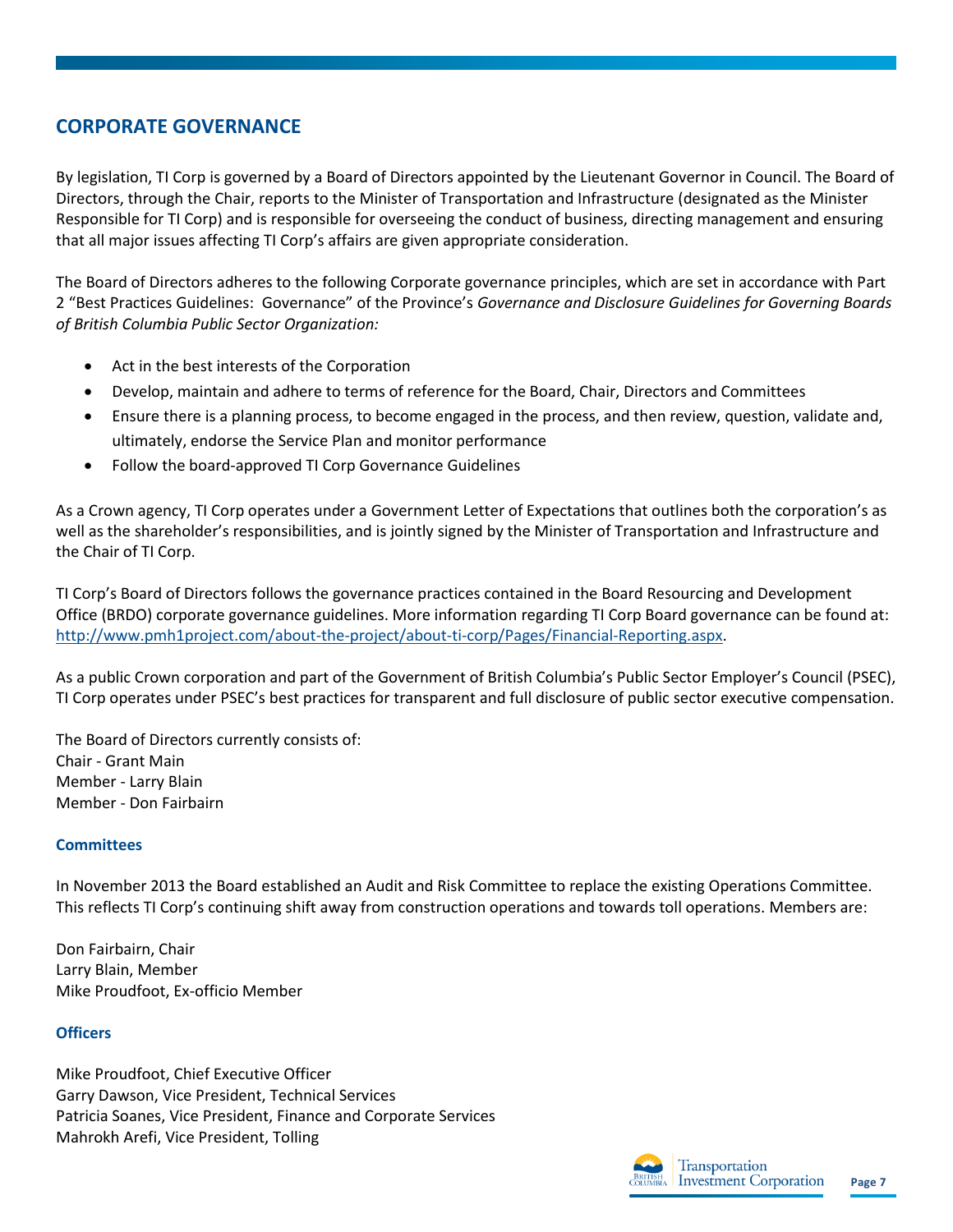# <span id="page-8-0"></span>**STRATEGIC CONTEXT**

## **Operating Environment**

With the opening of the new Port Mann Bridge in December 2012 and the opening of new Highway 1 lanes through Coquitlam, Burnaby and Vancouver in December 2013, drivers are experiencing the time savings promised by the Port Mann/Highway 1 Improvement Project.

For the first year after the bridge opened, the tolling framework provided a substantially reduced toll rate for drivers who registered for a TReO tolling account, installed a windshield decal, and provided a payment mechanism for automatic payment. This introductory toll rate recognized that drivers had begun to experience significant travel time savings and that those time savings would increase when construction west of the bridge opened new lanes.

This tolling framework was established to promote the use of windshield decals, which are more reliable and accurate than licence plate recognition, and to promote automatic payment, a much more efficient method of toll collection.

Immediately following the opening of new Highway lanes and the introduction of the full rate in January 2014, TI Corp has seen a significant increase in travel time savings with drivers saving up to an hour a day. Those time savings are highest during the rush hours, leading to significantly higher traffic during the morning and afternoon peak periods. The biggest increase in traffic volumes has been in the westbound direction in the morning, which is up more than 10% compared to 2013, indicating the significant time savings are attractive to drivers. Also, truck traffic using the Port Mann Bridge has increased significantly since it opened. On average during the month of January 2014, 1100 more trucks crossed the bridge than the same time in January 2012, an increase of 14%.

Significantly improved options for commuters have contributed to ongong traffic fluctuation on the corridor. The ExpressBus from Langley over the Port Mann Bridge has a growing ridership of more than 50,000 passengers per month, and drivers are also taking advantage of the newly connected Highway 1 HOV network. In addition to the opening of new Highway 1 lanes west of the Port Mann Bridge, the completion of the new Highway 17 (South Fraser Perimeter Road) provides connections to three untolled crossings over the Fraser River.

TI Corp will continue to monitor the use of alternate routes, but traffic fluctuation is expected to continue for several months and is mirroring the experience seen in other jurisdictions where tolling is more prevalent.

The 2014/15–2016/17 service planning period will focus on two major accountabilities:

- 1. The continued delivery of the Port Mann/Highway 1 Improvement Project, the largest transportation infrastructure project in B.C. history
- 2. Operation of a free-flow tolling system serving approximately 100,000 120,000 vehicles per day with approximately 2 million unique customers on an annual basis

TI Corp's objectives, detailed in the following pages, are reflective of these two primary accountabilities. Following its first year of operations of the toll system, TI Corp continues to refine its benchmarks. The 2014/15 – 2016/17 Service Plan contains objectives included in previous service plans, specific to construction of the PMH1 Project. The service plan also continues the development of new goals to manage and measure the organization's performance with respect to the operation of the tolling system.

TI Corp's priorities are to ensure the safe and reliable movement of traffic and goods along the Port Mann/Highway 1 corridor, the operation of a self-sustaining and financially stable organization, the provision of superior customer service and engagement of a skilled and motivated workforce.

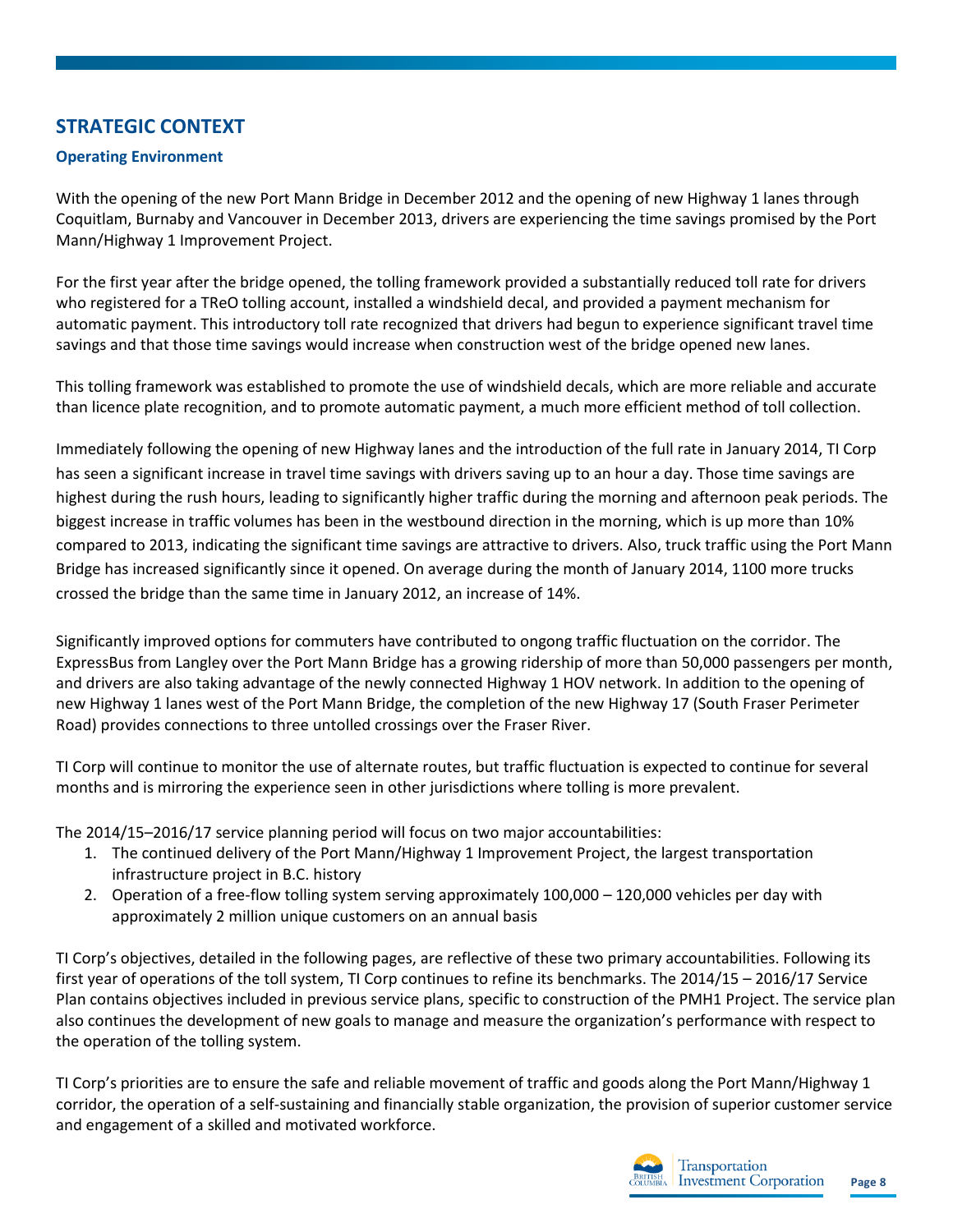The key strategic issues and risks for TI Corp are any factors that could affect traffic volumes and revenues, its role as a self-sustaining financially stable organization, corridor reliability or safety, construction schedule and budget.

In addition, TI Corp is addressing the risk that road conditions or traffic incidents along the corridor will affect potential travel time savings or anticipated safety benefits. To do so, an updated incident management procedure has been implemented to ensure any motor vehicle incidents are dealt with quickly and efficiently, with full lane capacity returned promptly. Also, to prevent travel lane or bridge closures associated with inclement weather, an updated weather monitoring protocol has been implemented. In addition, measures to address ice build-up on the cables were implemented in advance of winter 2013/14.

The above noted strategic issues and risks, including economic, demographic and market factors that could impact performance in the service planning period are accounted for in TI Corp's risk management planning.

## **Organizational Capacity**

TI Corp has the required capacity to meet its key objectives for the 2014/15 fiscal year.

- Deliver the Port Mann/Highway 1 Improvement Project on time and on budget
- Ensure the safe and reliable movement of traffic and goods along the Port Mann/Highway 1 corridor
- Operate a self-sustaining and financially stable organization
- Provide superior customer service
- Engage a workforce that drives operational success

The design-build contractor is responsible for the on time and on budget delivery of the Port Mann/Highway 1 Improvement Project and its related benefits.

The tolling operator is responsible for the day-to-day tolling operations, including customer service, helping customers set up accounts, answering questions about account options and programs, billing and accepting payments in person, by phone and online.

TI Corp will be responsible for ensuring both the design-build contractor and the tolling operator meet prescribed standards and timelines and its workforce provides the operational oversight that helps ensure the financial stability of the organization.

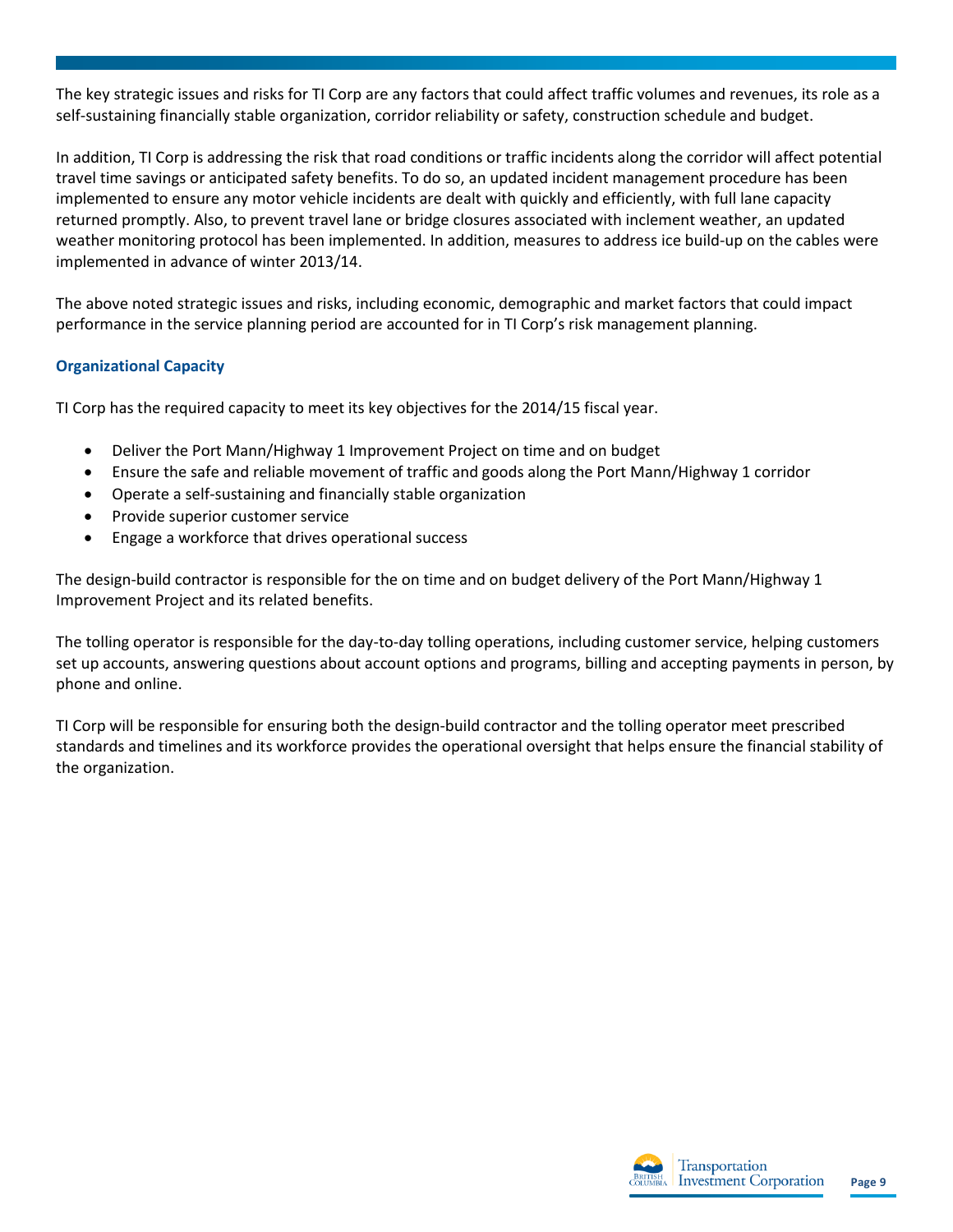# <span id="page-10-0"></span>**RISKS**

Risk management is implicit in TI Corp's management methodology. Key risk management principles include:

- Immediate communication of identified risks
- Proactive risk mitigation
- Continual review
- Appropriate allocation of risks to relevant parties

All risk identified in this table have an associated management strategy. Together with these strategies outlined below and ongoing monitoring, no risk presents more than a low to moderate potential impact to TI Corp.

| <b>Key Strategic Issue</b>            | <b>Status and Potential Impacts</b>                                                                                                                                                                                                     | <b>Risk Mitigation</b>                                                                                                                                                                                                                      |
|---------------------------------------|-----------------------------------------------------------------------------------------------------------------------------------------------------------------------------------------------------------------------------------------|---------------------------------------------------------------------------------------------------------------------------------------------------------------------------------------------------------------------------------------------|
| <b>Project cost escalation:</b>       |                                                                                                                                                                                                                                         |                                                                                                                                                                                                                                             |
| <b>Debt borrowing costs</b>           | TI Corp is maintaining a mix of<br>both long term and short term<br>debt in accordance with the<br>2009 debt financing strategy.<br>This mix enables the company to<br>conservatively take advantage<br>of short term interest rates to | Regular cash flow monitoring, analysis and<br>reporting, inclusive of debt strategies, are<br>conducted on an ongoing basis. TI Corp<br>has locked in long term debt at a<br>favourable rate to minimize borrowing<br>costs as appropriate. |
|                                       | reduce borrowing costs.                                                                                                                                                                                                                 | Risks associated with interest rate<br>fluctuations over the course of the project<br>are mitigated through the use of a long-<br>term hedging strategy.                                                                                    |
| <b>Project schedule and</b><br>budget | The Project is currently on<br>schedule and on budget. The<br>opening of Phase One<br>improvements and completion<br>of tolling components was<br>achieved on schedule in                                                               | TI Corp has entered into a design-build<br>agreement with the contractor that<br>requires the contractor to meet specific<br>costs and dates for the delivery of specific<br>elements of the project.                                       |
|                                       | December 2012. Phase Two<br>improvements opened to traffic<br>in December 2013. Final<br>finishing work will continue<br>through 2014. This work                                                                                        | The design-build agreement places<br>responsibility for construction-related cost<br>overruns with the contractor for those<br>activities under its direct control.                                                                         |
|                                       | primarily involves completion of<br>the final two lanes of the Port<br>Mann Bridge, which are<br>required for future capacity.                                                                                                          | Ongoing monthly monitoring of<br>construction progress is undertaken to<br>achieve schedule certainty and mitigate<br>cost pressures.                                                                                                       |

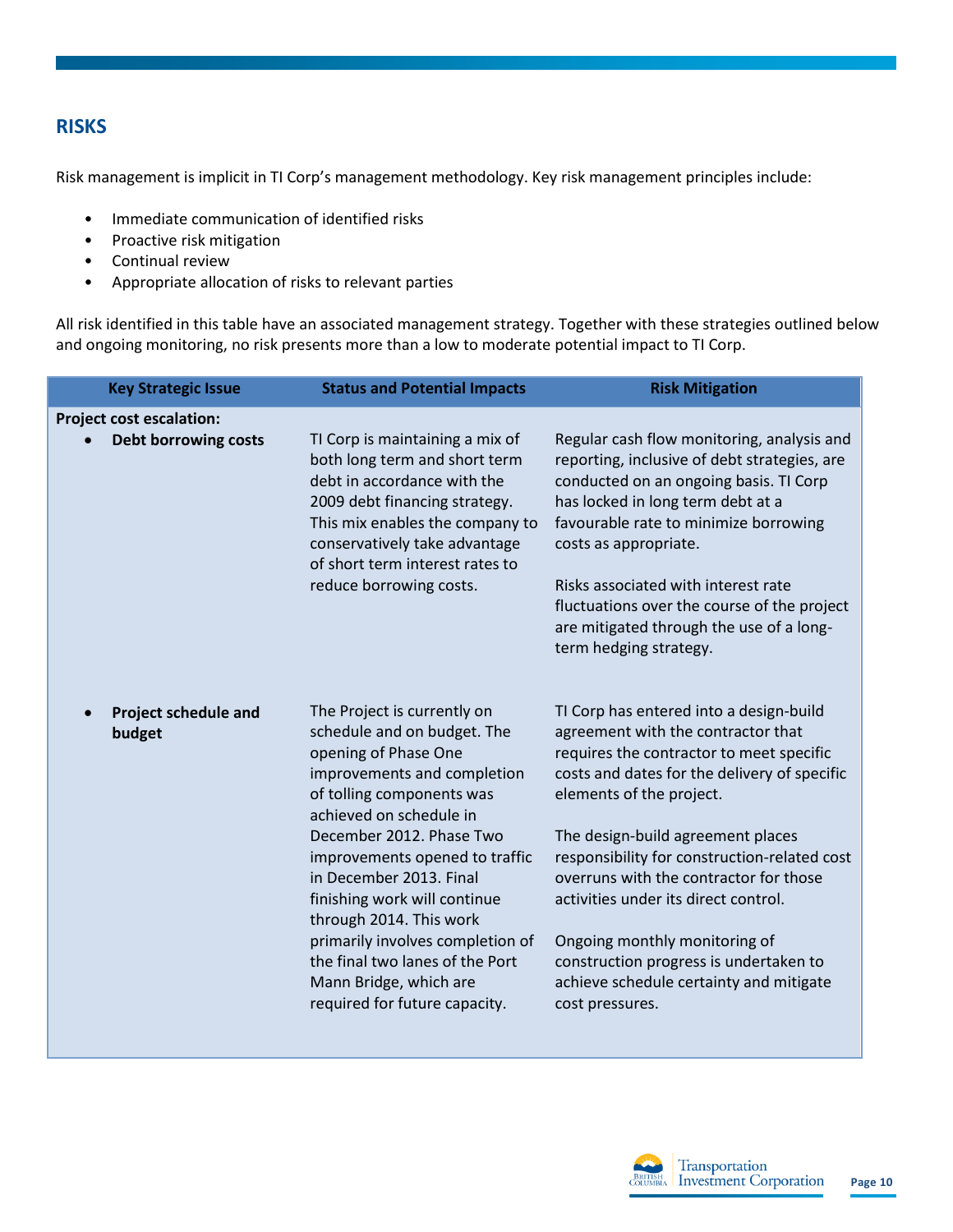| Tolling: |                                                                                      |                                                                                                                                                                                                                                                                     |                                                                                                                                                                                                                                                                                                                                                                                                                            |
|----------|--------------------------------------------------------------------------------------|---------------------------------------------------------------------------------------------------------------------------------------------------------------------------------------------------------------------------------------------------------------------|----------------------------------------------------------------------------------------------------------------------------------------------------------------------------------------------------------------------------------------------------------------------------------------------------------------------------------------------------------------------------------------------------------------------------|
|          | <b>Public acceptance of</b><br>tolling operation                                     | Customer account registration<br>has exceeded forecasts. More<br>than one million vehicles have<br>registered with TReO and more<br>than 80-85% of regular users are<br>signed up, a measure which is<br>best-in-class for the tolling<br>industry internationally. | The base toll rate was introduced in<br>January 2014 after a full year of a half-<br>price introductory toll rate for the<br>majority of users.<br>The framework is supported by a public<br>communication and engagement plan to<br>raise awareness of the expiry of the<br>introductory toll rate and the travel time<br>savings afforded by the project.                                                                |
|          | <b>Use of alternative</b><br>crossings                                               | Risk of traffic diversion to other<br>parts of the region.                                                                                                                                                                                                          | Time savings delivered by new, improved<br>highway lanes and the communications<br>plan described above encourage drivers to<br>use the new bridge and widened highway.<br>Efforts to promote travel time savings, and<br>enhance time savings with continued<br>highway improvement will continue to<br>mitigate diversion to alternate routes.                                                                           |
|          | Long-term traffic volume<br>fluctuations                                             | Risk that volumes will be<br>substantially lower than<br>forecasted would have financial<br>consequences.                                                                                                                                                           | TI Corp is continually updating its traffic<br>forecasts to account for recent traffic<br>patterns, fuel prices and economic<br>conditions. These traffic projections have<br>been used to develop internal financial<br>modeling and forecasting.<br>Ongoing monitoring of traffic volumes and<br>usage patterns allows for updates to<br>financial forecasts and development of<br>mitigation plans as required.         |
|          | <b>Reliability and safety:</b><br><b>Improved corridor</b><br>reliability and safety | Risk that road and weather<br>conditions or traffic incidents<br>along the corridor will affect<br>potential travel time savings or<br>anticipated safety benefits.                                                                                                 | An incident management procedure is in<br>place to respond to any motor vehicle<br>incidents quickly and efficiently to restore<br>traffic flow.<br>To prevent traffic disruptions associated<br>with inclement weather, an updated<br>weather monitoring protocol has been<br>implemented. In addition, measures to<br>address ice build-up on the cables was<br>refined and implemented in advance of<br>winter 2013/14. |

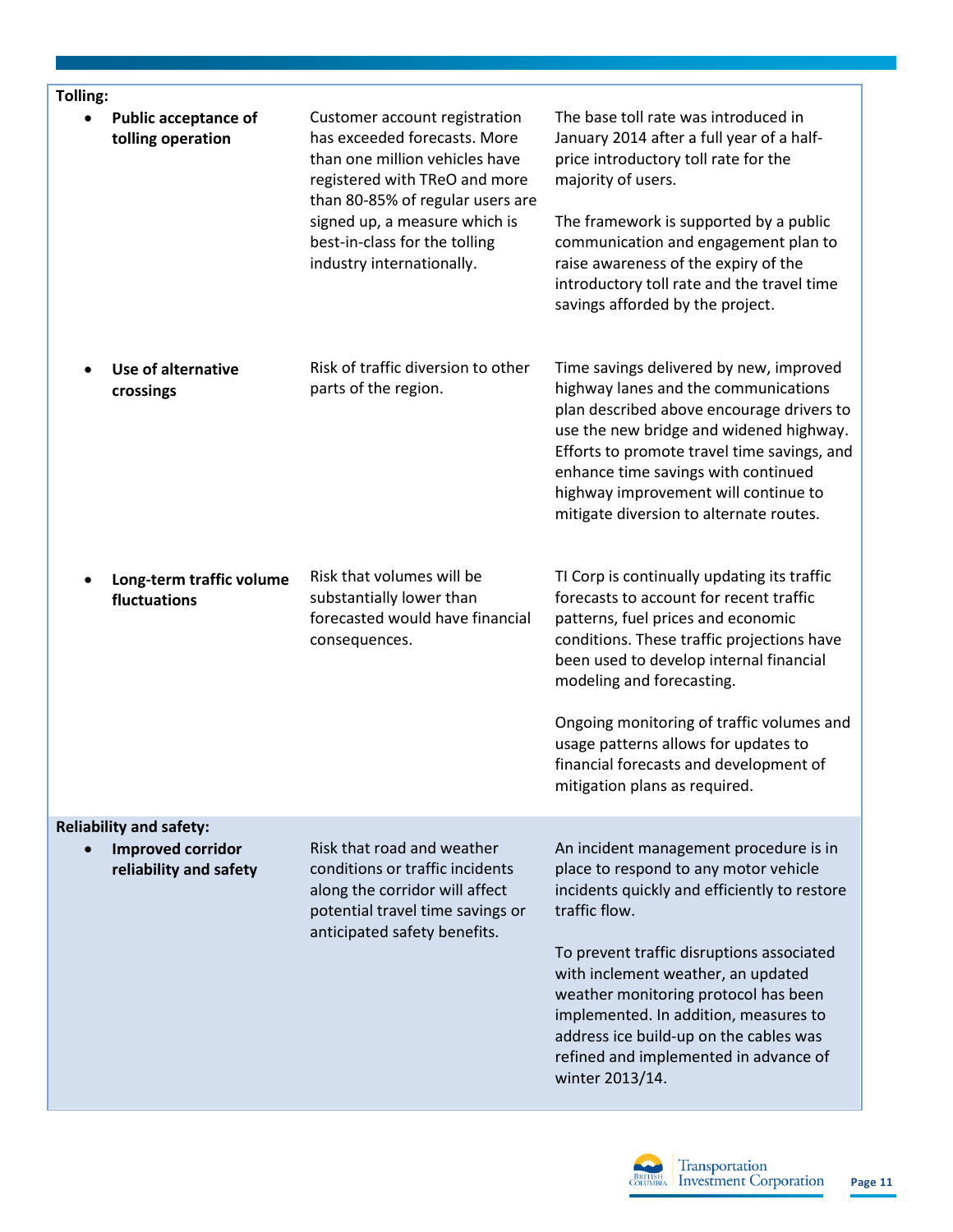# <span id="page-12-0"></span>**GOALS, STRATEGIES, PERFORMANCE MEASURES AND TARGETS**

As noted above, the 2014/15 – 2016/17 reporting period builds on the significant operational changes made by TI Corp in the 2013/14 – 2015/16 service plan.

As the organization looks ahead to the completion of construction activities, TI Corp's goals have shifted to better reflect the continued operation of an open road tolling system, the provision of services and benefits based on best practices used by similar tolled bridges and roadways, and the operation of a sustainable and financially stable organization.

As TI Corp moves further from construction to operations, this process will continue and organizational objectives will be refined.

## **Goal 1: Deliver the Port Mann/Highway 1 Improvement Project on time and on budget**

A key function of TI Corp is the ongoing management and oversight of the design-build contractor and its activities, ensuring construction proceeds according to schedule and remains on budget.

## **Strategies**

A design-build agreement has been signed between TI Corp and the Kiewit/Flatiron General Partnership. Under this structure, the contractor is required to meet specific dates for the delivery of certain elements of the project.

To achieve these goals, TI Corp has set completion targets by fiscal year and measures progress against these targets. The design-build agreement structure places responsibility for construction-related cost overruns with the contractor for those activities under its direct control.

To achieve these goals, TI Corp has set specific financial targets and measures all streams of activity by fiscal year and measures progress against these targets.

#### **Performance Measures**

 $\overline{a}$ 

| <b>Performance</b>                                                                            | 2012/13       | 2013/14             | 2014/15       | 2015/16       | 2016/17       |
|-----------------------------------------------------------------------------------------------|---------------|---------------------|---------------|---------------|---------------|
| <b>Measures</b>                                                                               | <b>Actual</b> | <b>Target</b>       | <b>Target</b> | <b>Target</b> | <b>Target</b> |
| <b>Achieve percentage</b><br>of completion target<br>for total design &<br>build construction | 91%           | $97\%$ <sup>1</sup> | 100%          | $N/A^2$       | N/A           |

 $^1$  The 97% completion figure recognizes an updated forecast total spend of \$3,236 million in 2013/14 out of a total project budget of \$3,319 million.

<sup>2</sup> This performance measure will no longer be relevant at the end of construction and will be superseded by new operations-based targets.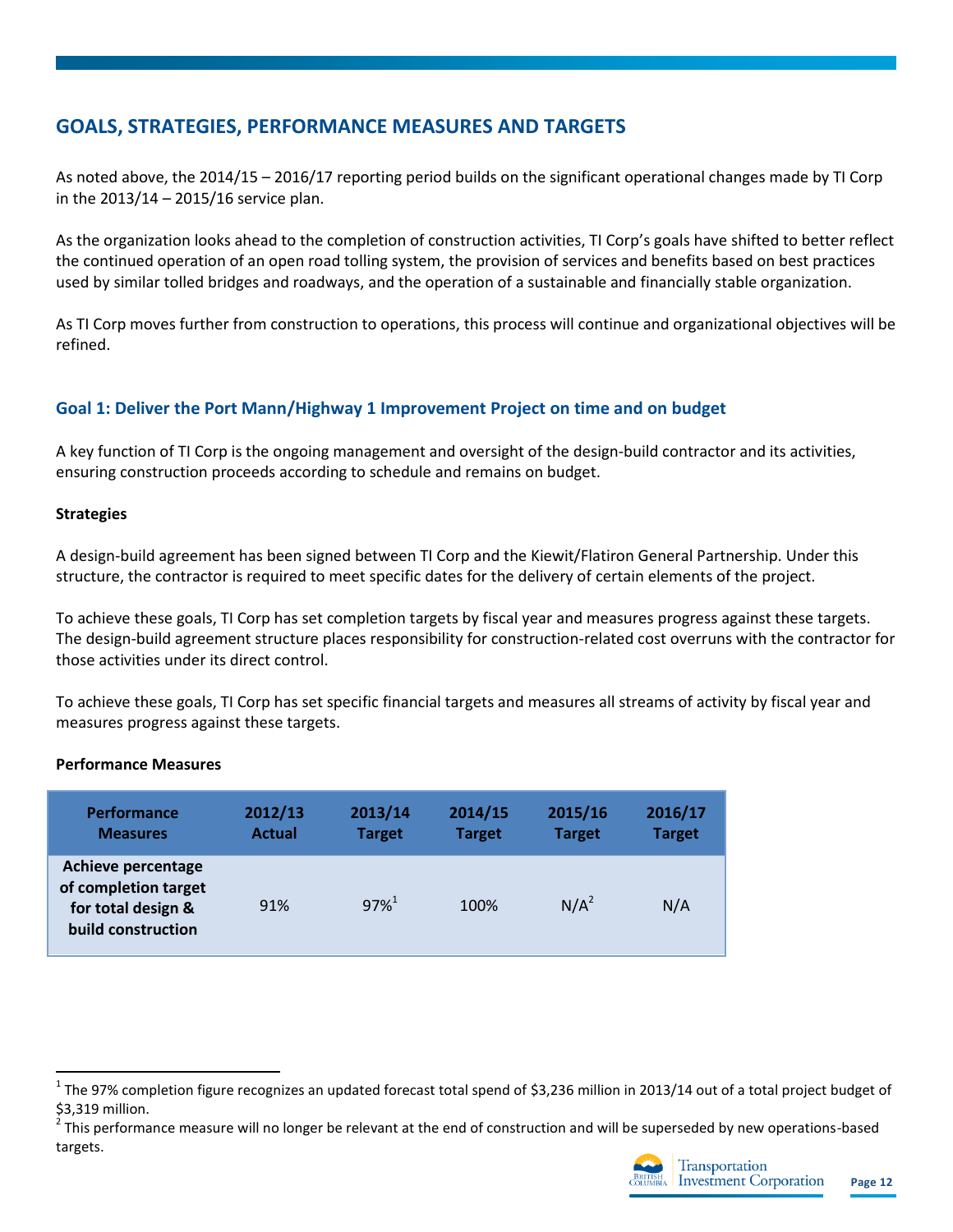| <b>Performance</b><br><b>Measures</b><br>(\$Millions)                 | 2012/13<br><b>Actual</b> | 2013/14<br><b>Target</b> | 2014/15<br><b>Target</b> | 2015/16<br><b>Target</b> | 2016/17<br><b>Target</b> |
|-----------------------------------------------------------------------|--------------------------|--------------------------|--------------------------|--------------------------|--------------------------|
| <b>Remain within the</b><br>approved \$3,319<br><b>Capital Budget</b> | \$2,997                  | $$3,236^3$               | \$3,319                  | N/A <sup>4</sup>         | N/A                      |

#### **Performance Management**

The design-build contractor reports regularly to TI Corp on project progress and the percentage of completion is derived from an estimate of the progress of the particular segments of the project using verified progress billings.

The data used to measure financial performance is contained in TI Corp's annual financial statements, which are subject to annual independent audit. TI Corp has received an unqualified audit each year it has been in operation.

## **Goal 2: Ensure the safe and reliable movement of traffic and goods along the Port Mann/Highway 1 corridor**

Key goals of the Port Mann/Highway 1 Improvement Project are the reduction of congestion and travel times along the project corridor, improved safety and accessibility, expanded transit service and an expanded transportation network to better accommodate high occupancy vehicles (HOV), cyclists and pedestrians.

This was a new goal for 2013/14 and reflects TI Corp's shift in roles from a construction focus to that of an operational service provider to customers and stakeholders along the Port Mann/Highway 1 corridor.

#### **Strategies**

 $\overline{\phantom{a}}$ 

TI Corp's strategies to implement these benefits along the new Port Mann/Highway 1 corridor will include:

- Managing corridor reliability and travel time predictability
- Ensuring corridor efficiency, and minimize disruptions to traffic flow

#### **Performance Measures Corridor Travel Time Savings**

To benchmark this performance measure, sample routes, noted below, were driven in the 2012/13 reporting period before Port Mann/Highway 1 improvements were opened to traffic. Travel times were measured in prevailing conditions by an independent traffic engineering firm. Routes were traveled several times to estimate the average travel time.

Forecasts and targets for these routes will be analyzed after the opening of all new Highway 1 lanes to accurately measure the travel time savings associated with the Port Mann/Highway 1 Improvement Project.

The target for the performance measure is a 30% travel time saving, as in the Gateway Program Definition Report, published during the PMH1 Project planning phase. Travel time estimates generated since then have indicated that

 $3$  The forecasted 2013/14 spend of \$3,236 million is revised from an earlier forecast of \$3,270 million.

<sup>&</sup>lt;sup>4</sup> This performance measure will no longer be relevant at the end of construction and will be superseded by new operations-based targets.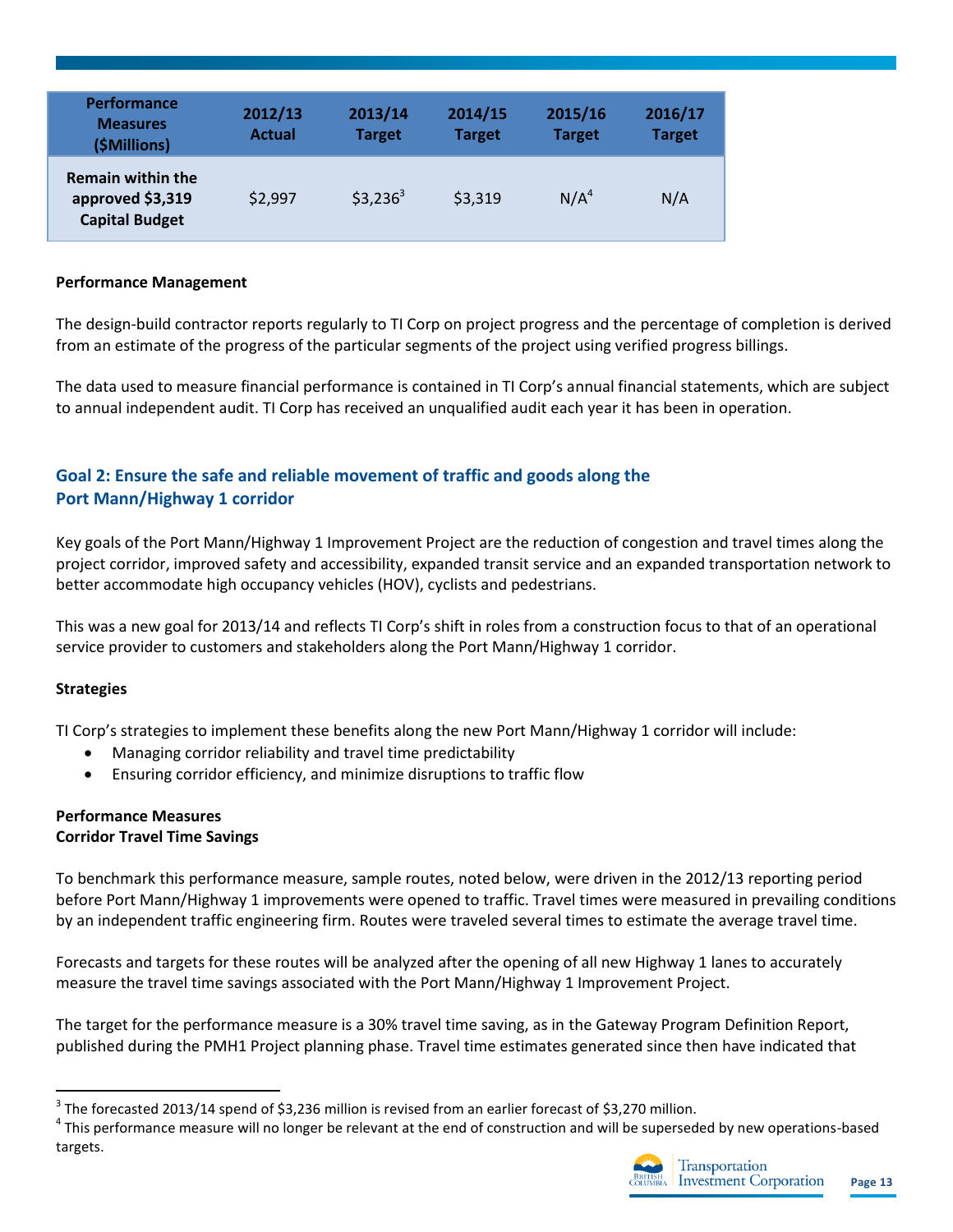travel time savings as high as 50% are possible with a new Port Mann Bridge and widened Highway 1. These updated estimates have informed the development of this performance measure.

| <b>Performance</b><br><b>Measures</b>                                    | <b>Pre-construction</b><br>Roundtrip <sup>5</sup><br><b>Actual</b><br>(Benchmark) | 2013/14<br><b>Target</b> | 2014/15<br><b>Target</b> | 2015/16<br><b>Target</b> | 2016/17<br><b>Target</b> |
|--------------------------------------------------------------------------|-----------------------------------------------------------------------------------|--------------------------|--------------------------|--------------------------|--------------------------|
| Route 1 <sup>6</sup><br>152 Street<br>to/from<br><b>United Boulevard</b> | 0:23                                                                              | $30\% - 40\%$<br>savings | $40\% - 50\%$<br>savings | 50% savings              | 50% savings              |
| Route $2^7$<br>200 Street to/from<br>Grandview<br>Highway                | 1:47                                                                              | 30% - 40%<br>savings     | 40% - 50%<br>savings     | 50% savings              | 50% savings              |
| Route 3 <sup>8</sup><br>176 Street to/from<br><b>Brunette Avenue</b>     | 0:52                                                                              | $30\% - 40\%$<br>savings | $40\% - 50\%$<br>savings | 50% savings              | 50% savings              |

## **Corridor Incident Prevention**

 $\overline{a}$ 

A key objective of the Port Mann/Highway 1 Improvement Project is to improve the safety and efficiency of the highway corridor. Improved interchanges, new merging lanes, dedicated on and off-ramps and an overall reduction in congestion will all contribute to a safe and efficient corridor.

During the 2013/14 service plan period, TI Corp developed new performance standards to measure the safety and efficiency of the PMH1 corridor. To compare collision data from the improved Highway 1 to data from the original corridor, information was gathered from the British Columbia Ministry of Transportation and Infrastructure's Collision Information System<sup>9</sup>. The data used to develop the baseline is from the five years prior to the commencement of PMH1 construction; 2004/05 to 2008/09.

Forecasts are a conservative value based on collision data from 2013/14 on the improved sections of Highway 1 through Langley, Surrey and the Port Mann Bridge. It is anticipated that projections may change over time as TI Corp reviews observed data on comparable corridors as well as the PMH1 improvements.

<sup>5</sup> Round trip travel times are based on westbound AM and eastbound PM total travel times.

 $^6$  Route 1: 152 Street at 108 Avenue, Surrey to/from United Boulevard at Lougheed Highway, Coquitlam.

<sup>7</sup> Route 2: 200 Street at 80 Avenue, Langley to/from Boundary Road at Grandview Highway, Vancouver.

 $^8$  Route 3: 176 Street at 96 Avenue, Surrey to/from Brunette Avenue at Lougheed Highway, Coquitlam.

<sup>&</sup>lt;sup>9</sup> The Collision Information System database is populated by collision information gathered by police incident reports on the provincial roadways and received from ICBC.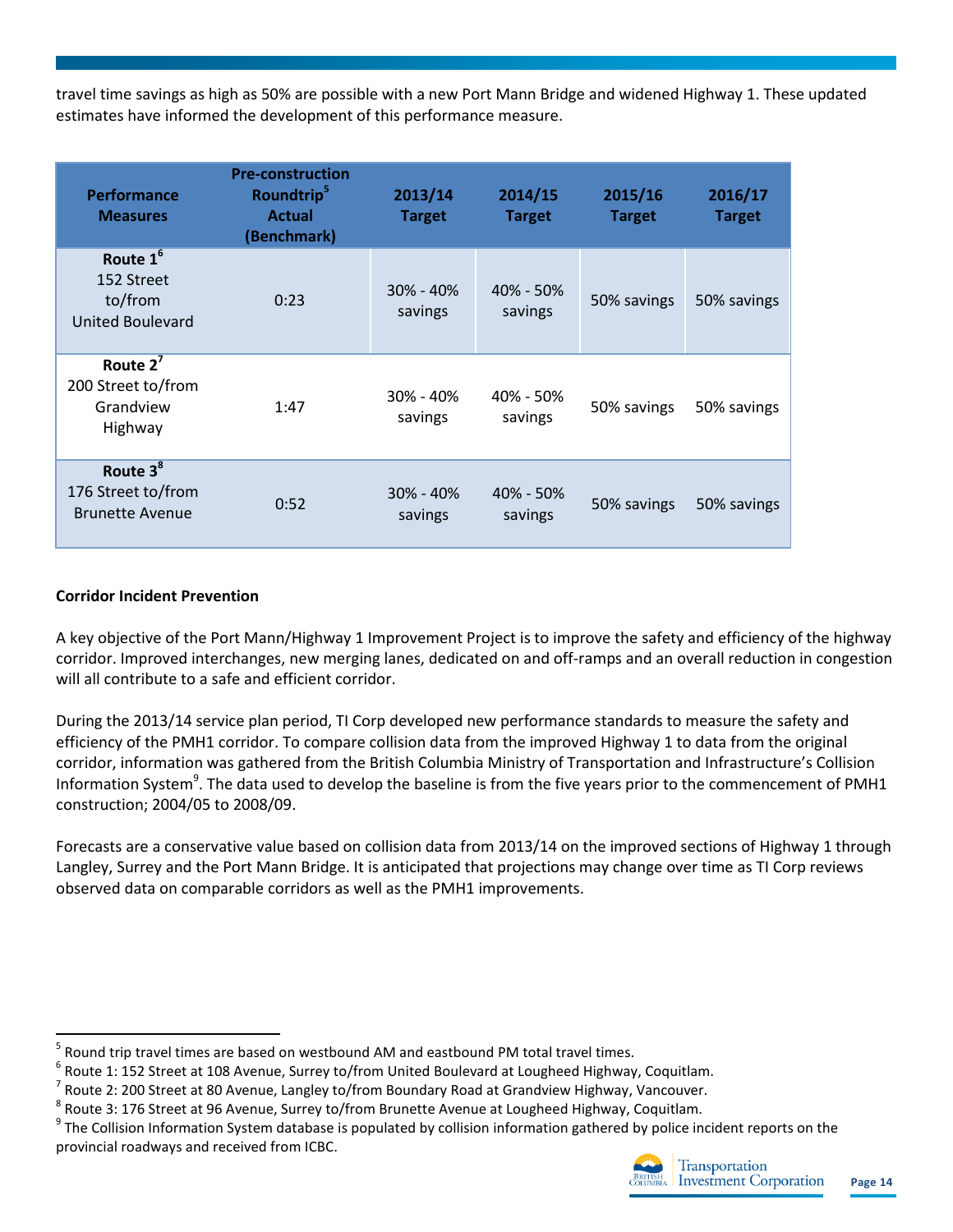| <b>Performance</b>                                       | <b>Preconstruction</b> | 2013/14                              | 2014/15                              | 2015/16                              | 2016/17                              |
|----------------------------------------------------------|------------------------|--------------------------------------|--------------------------------------|--------------------------------------|--------------------------------------|
| <b>Measures</b>                                          | <b>Baseline</b>        | <b>Target</b>                        | <b>Target</b>                        | <b>Target</b>                        | <b>Target</b>                        |
| Vehicle collisions on the<br>PMH1 corridor <sup>10</sup> | 680 collisions         | 20%<br>reduction<br>from<br>baseline | 25%<br>reduction<br>from<br>baseline | 25%<br>reduction<br>from<br>baseline | 25%<br>reduction<br>from<br>baseline |

## **Goal 3: Operate a self-sustaining and financially stable organization**

The Port Mann/Highway 1 Improvement Project is a self-funding project using all electronic, open road tolling technology. The Concession Agreement between the Province and TI Corp requires the Corporation to repay the Port Mann/Highway 1 Improvement Project debt by 2050 and meet the operations, maintenance and rehabilitation needs as well as undertake any necessary future improvements.

As such, it is TI Corp's responsibility to ensure a sustainable, long term source of revenue and demonstrate the cost-effective management of operations. TI Corp will ensure it remains financially stable by implementing operational efficiencies and controlling administrative costs, thereby keeping tolls low for customers.

During the long-term planning phase of the Port Mann/Highway 1 Improvement Project, several traffic forecasts were developed, including those of private sector bidders during the project's competitive selection process. Those forecasts indicated that based on the expected growth of the Lower Mainland's population, and the associated traffic growth, it would take approximately 40 years to meet all of the financial obligations associated with the project. As a result a tolling period expiring in 2050 was established.

TI Corp has established financial metrics that set out the requirements and objectives for the organization. A full financial report is included in the Summary of Financial Outlook in this Service Plan, but this selection highlights annual revenue targets laid out in the organization's long term plan.

l



<sup>&</sup>lt;sup>10</sup> Traffic incidents tracked in this performance measure are on the PMH1 corridor from 216 Street in Langley to McGill Street in Vancouver.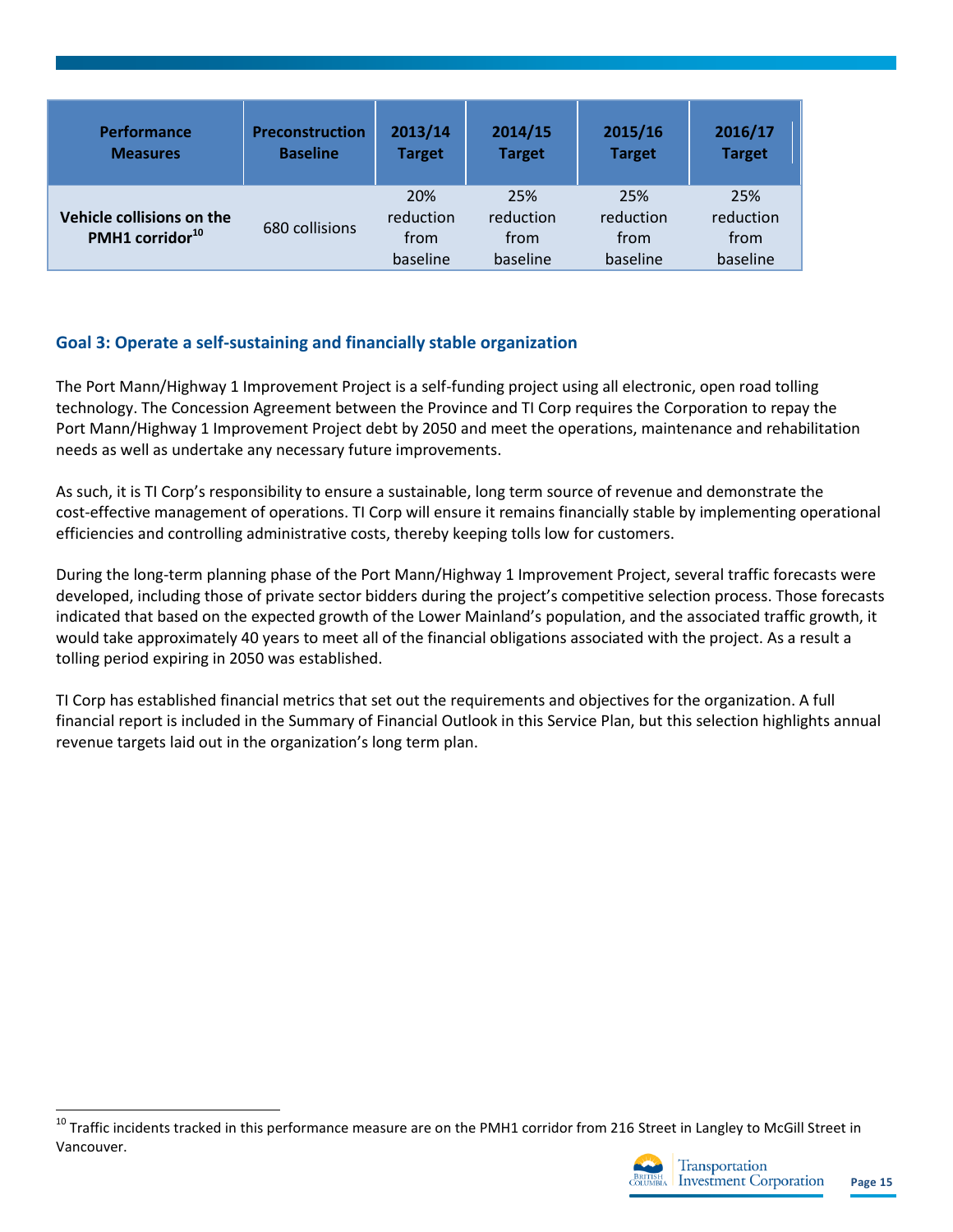| $(5$ Millions) <sup>11</sup>                 | 2012/13<br><b>Actual</b> | 2013/14<br><b>Target</b> | 2014/15<br><b>Target</b> | 2015/16<br><b>Target</b> | 2016/17<br><b>Target</b> |
|----------------------------------------------|--------------------------|--------------------------|--------------------------|--------------------------|--------------------------|
| Revenue <sup>12</sup>                        | 15                       | 98                       | 144                      | 159                      | 174                      |
| <b>Administration Expenses</b> <sup>13</sup> | 12                       | 9                        | 9                        | 8                        | 8                        |
| <b>Operating Profit/(Loss)</b>               | (27)                     | 49                       | 104                      | 120                      | 135                      |

Annual revenue targets have been set that show a year after year increase in revenues through careful financial management, and that correspond with increasing traffic volumes on the Port Mann Bridge. At the same time, administrative expenses have been capped to limit overhead growth.

TI Corp is on track to meet all financial obligations by 2050. To ensure it remains on track, traffic forecasts are reviewed from time-to-time and compared against observed traffic volumes. TI Corp will continue to update forecasts for the Port Mann Bridge and Highway 1 corridor.

The operation of a self-sustaining and financially stable organization was a new goal for 2013/14 and reflects TI Corp's shift in roles from a construction focus to that of an operational service provider to customers and stakeholders along the Port Mann/Highway 1 corridor.

## **Strategies**

 $\overline{\phantom{a}}$ 

TI Corp's strategies to operate a self-sustaining and financially stable organization include:

- Repay the Port Mann/Highway 1 Improvement Project debt within the prescribed time period
- Implement operational efficiencies and control administrative costs to keep costs low for TI Corp and tolls low for customers

## **Performance Measures Operational Efficiency**

A key measure of operational efficiency for an open road tolling system is the number of registered customers, and the percentage of customers with registered accounts. Registered accounts with windshield decals and payment mechanisms on file are most efficient and cost effective because they are more accurate and payment is fully automated, meaning invoicing and reconciliation is not required.

<sup>&</sup>lt;sup>13</sup> Administration Expenses includes communications, salaries, facilities costs and other corporate overhead.



 $11$  All figures have been rounded to millions of dollars (\$M) which results in rounding additions not always being consistent.

<sup>&</sup>lt;sup>12</sup> Revenue for 2012/13 represents four months of tolling operations commencing in December 2012.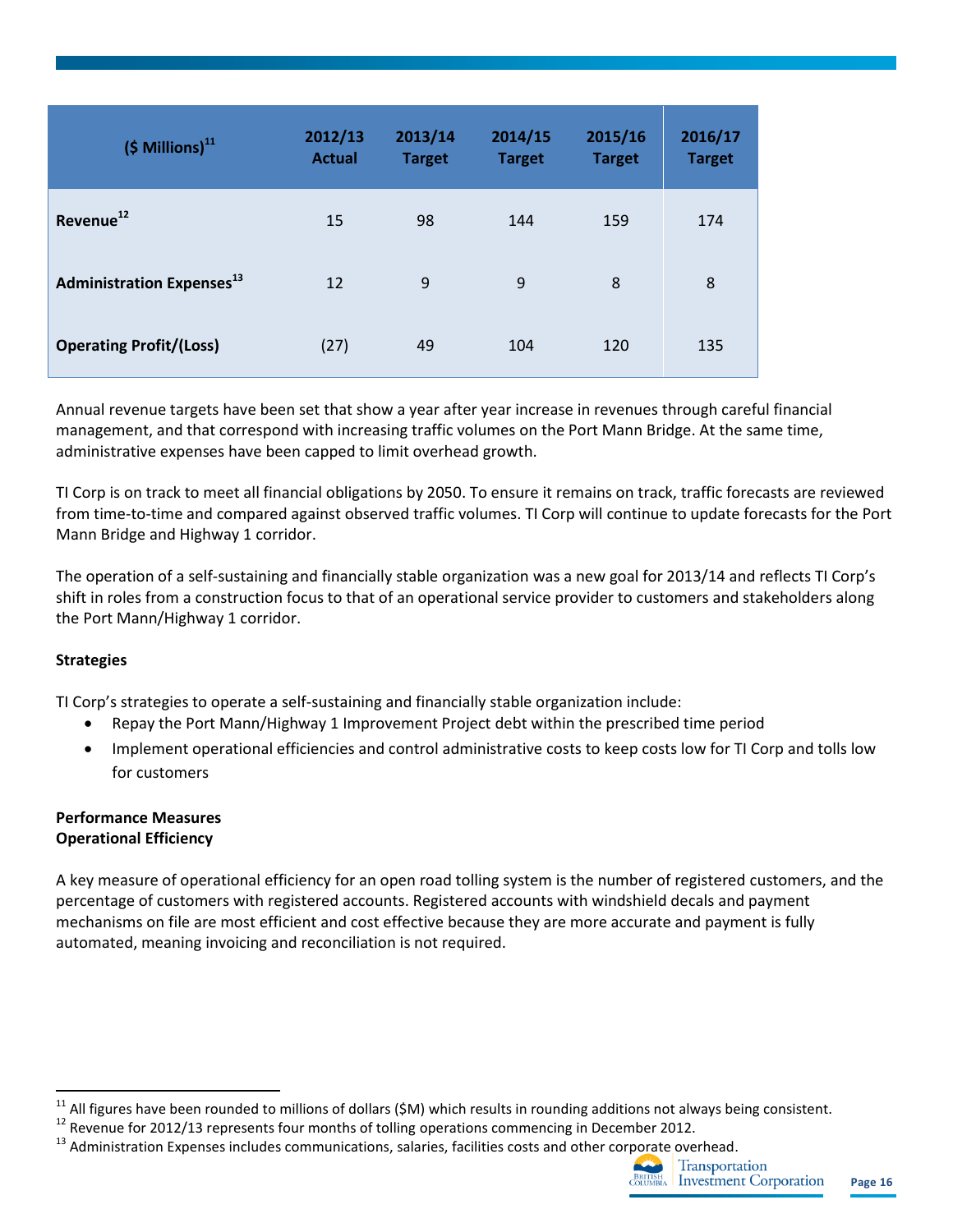TI Corp's goal is to have 80-85% of regular users registered, which is consistent with best-in-class industry standard.

| <b>Performance</b>                                | 2013/14       | 2014/15       | 2015/16       | 2016/17       |
|---------------------------------------------------|---------------|---------------|---------------|---------------|
| <b>Measures</b>                                   | <b>Target</b> | <b>Target</b> | <b>Target</b> | <b>Target</b> |
| % of regular users<br>with registered<br>accounts | 80-85%        | 80-85%        | 80-85%        | 80-85%        |

## **Goal 4: Provide superior customer service**

Superior customer service has always been one of TI Corp's key priorities. As construction winds down, TI Corp's annual customer satisfaction survey has transitioned to measure customer attitudes towards the toll system and TReO, TI Corp's consumer-facing brand. The toll operator, TC Flow Inc., was selected in part because of its demonstrated experience and commitment to customer service.

In any given month, the TReO Customer Service Centres receive more than 46,000 phone calls, 3,600 walk-in customers and respond to approximately 4,000 customer emails and letters. To ensure the toll operator maintains a satisfactory level of service, its performance is measured on key indicators of customer service.

#### **Strategies**

TI Corp's strategies to provide continued superior customer service include:

- Operate a toll system that is easy, electronic and efficient for customers
- Ensure customers receive superior service through meeting established performance measures

| <b>Performance Measures</b>                                                          | 2013/14<br><b>Target</b> | 2014/15<br><b>Target</b> | 2015/16<br><b>Target</b> | 2016/17<br><b>Target</b> |
|--------------------------------------------------------------------------------------|--------------------------|--------------------------|--------------------------|--------------------------|
| Percentage of telephone calls<br>answered within 20 seconds                          | 80%                      | 80%                      | 80%                      | 80%                      |
| Number of customer service<br>complaints as a share of Port<br><b>Mann crossings</b> | 1/10,000                 | 1/10,000                 | 1/10,000                 | 1/10,000                 |
| Overall level of satisfaction<br>with the toll system and<br>customer service        | 80-85%                   | 85%                      | 85%                      | 85%                      |
| Overall level of satisfaction<br>with the Port Mann/Highway 1<br><i>improvements</i> | 80-85%                   | 85%                      | 85%                      | 85%                      |

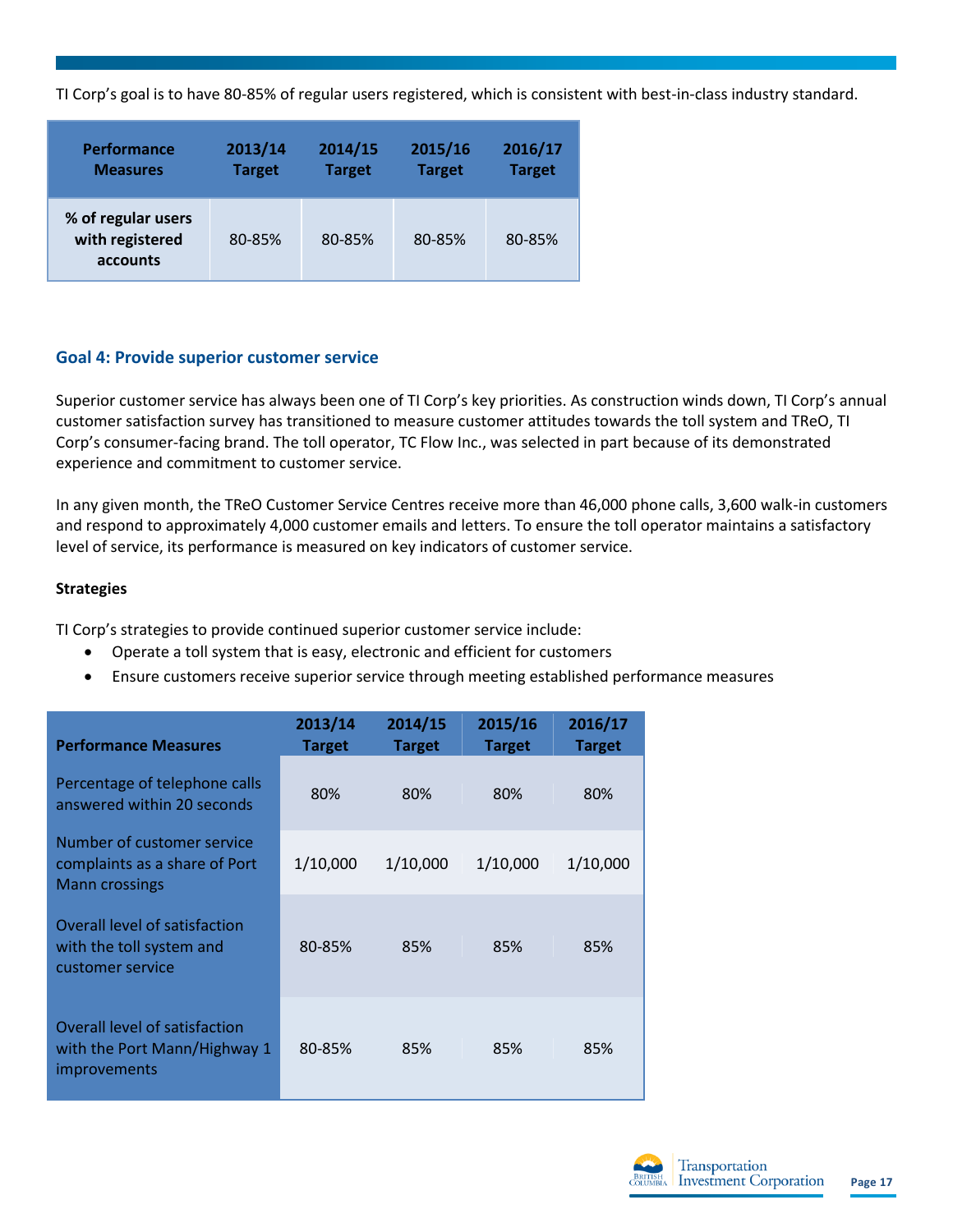#### **Performance Management**

These performance measures are derived from the key performance indicators in the toll operator agreement. Annual surveys of TReO customers are conducted by TI Corp to reflect its customer service responsibilities.

#### **Goal 5: Engage a workforce that drives operational success**

TI Corp requires a highly qualified, diverse and flexible workforce in order to provide reliable, customer-oriented service for commuters and stakeholders that rely on the Port Mann/Highway 1 corridor.

#### **Strategies**

TI Corp's strategies to engage its workforce and drive operational success include:

- Supporting and investing in its employees
- Fostering a culture of fiscal responsibility, teamwork and innovation

#### **Performance Measures**

TI Corp monitors success in leading an engaged workforce through its annual spring employee survey, which covers a broad range of attributes including performance management and employee engagement. TI Corp's forecast for success in terms of employee satisfaction mirrors TI Corp's own benchmarks for customer satisfaction, which are derived from the key performance indicators in the toll operator agreement.

The target for 2014/15 has been set at "previous result +2%" to reflect both the previous result and the desired level of continuous improvement to the score.

| <b>Performance Measures</b>                                                                                      | 2013/14         | 2014/15                   | 2015/16       | 2016/17       |
|------------------------------------------------------------------------------------------------------------------|-----------------|---------------------------|---------------|---------------|
|                                                                                                                  | <b>Forecast</b> | <b>Target</b>             | <b>Target</b> | <b>Target</b> |
| Employee satisfaction with<br>TI Corp as an employer of choice<br>that invests in and supports its<br>employees. | 85%             | Previous<br>result $+2\%$ | TBD           | TBD           |

#### **Performance Management**

Performance is measured using the organization's annual employee engagement survey conducted each spring.

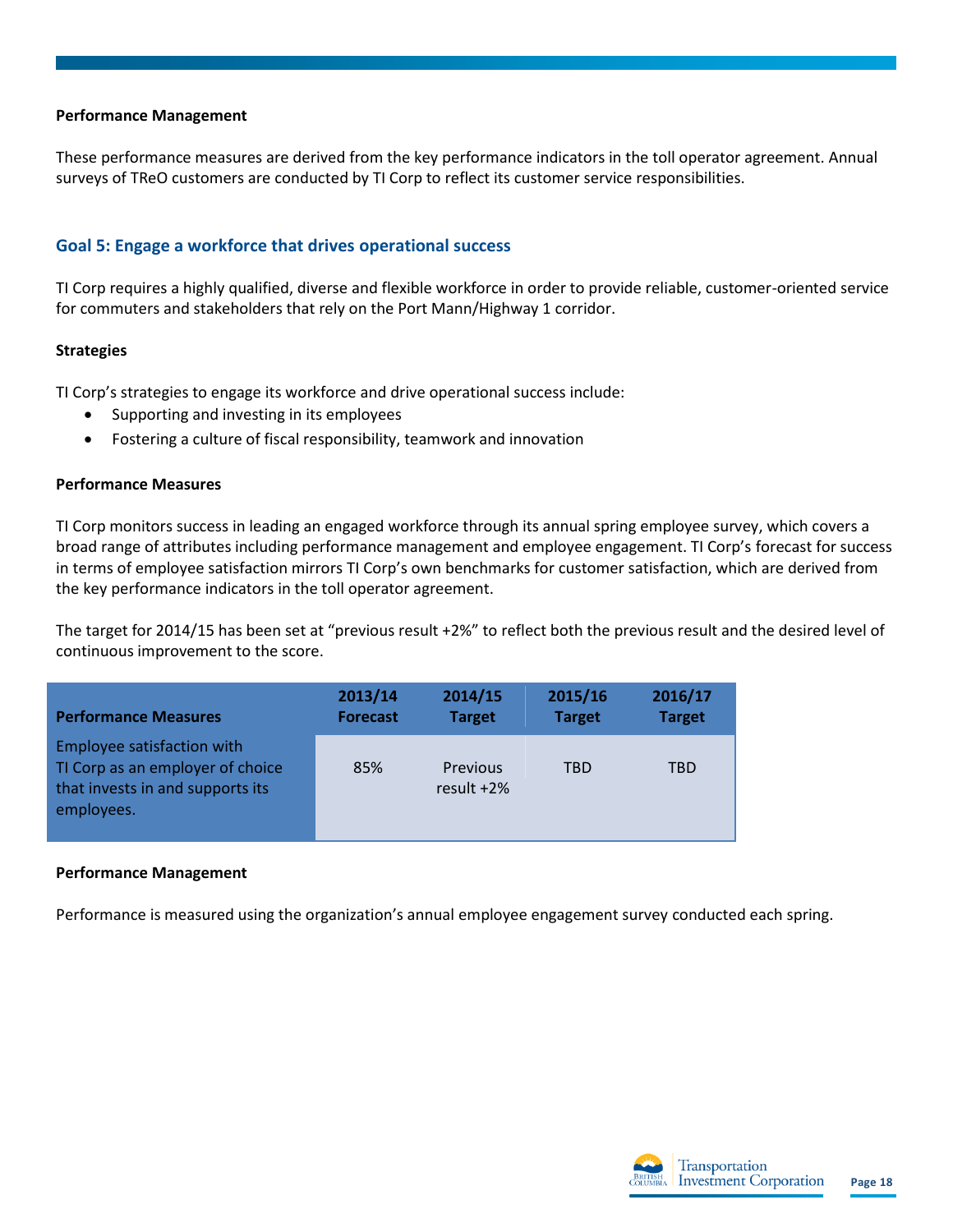# <span id="page-19-0"></span>**GOVERNMENT'S LETTER OF EXPECTATIONS**

The Government's Letter of Expectations, between the shareholder (the Government of British Columbia) and TI Corp, is an agreement on the respective roles and responsibilities of each, and serves as the basis of agreement between the shareholder and the Corporation on corporate mandate including high-level performance expectations, public policy issues and strategic priorities.

| <b>GLE Direction</b>                                                                                                                                                                                                                                                                                                                                               | <b>Transportation Investment Corporation</b><br><b>Alignment</b>                                                                                                                                                                                                                                                                                                                                                                                                                                                                                                           |
|--------------------------------------------------------------------------------------------------------------------------------------------------------------------------------------------------------------------------------------------------------------------------------------------------------------------------------------------------------------------|----------------------------------------------------------------------------------------------------------------------------------------------------------------------------------------------------------------------------------------------------------------------------------------------------------------------------------------------------------------------------------------------------------------------------------------------------------------------------------------------------------------------------------------------------------------------------|
| Manage and ensure the delivery and<br>implementation of the design build work on the<br>Port Mann/Highway 1 Improvement Project, all in<br>accordance with the terms of the design build<br>agreement dated as of March 17, 2009, signed<br>between Transportation Investment Corporation<br>(TI Corp) and Kiewit/Flatiron General Partnership,<br>the contractor. | TI Corp continues to manage and ensure the quality<br>of work done by the design-build contractor.<br>On December 1, 2012, Phase One of the Port<br>Mann/Highway 1 Improvement Project was<br>completed and opened on schedule. With the<br>opening of the new bridge and highway widening<br>between Langley and Coquitlam completed, drivers<br>began to experience significant travel time savings.<br>Phase Two of the project, which includes highway<br>widening and interchange improvements from<br>Coquitlam to Vancouver, opened to traffic in<br>December 2013. |
| Operate and manage a tolling system and toll<br>collections at the Port Mann Bridge, consistent with<br>the provisions of the Port Mann / Highway 1<br>Concession Agreement signed on March 10, 2010,<br>between the Province, BCTFA and TI Corp and any<br>future modifications to this agreement.                                                                | Trans-Canada Flow Tolling, the Port Mann/Highway<br>1 tolling operator, commenced operations during<br>the summer of 2012.<br>Registration for TReO tolling accounts exceeded<br>expectations with more than one million vehicles<br>registered by December 2013. TI Corp's registration<br>drive has been recognized internationally as best-<br>in-class for a new open road tolling system.                                                                                                                                                                             |
| Work with the Ministry of Transportation and<br>Infrastructure (the Ministry) to ensure financial<br>targets and reporting requirements, as identified in<br>the Ministry Budget Letter to TI Corp, are met.<br>Inform the Ministry in a timely manner of any<br>pressures in meeting these financial targets and the<br>related mitigation strategies.            | TI Corp is committed to managing and meeting the<br>financial targets outlined in this Service Plan.<br>Regular dialogue and meetings between TI Corp<br>and the Ministry ensure communication regarding<br>financial reporting is frequent and timely.<br>TI Corp submits quarterly financial statements,<br>capital expenditures and debt forecasts.                                                                                                                                                                                                                     |

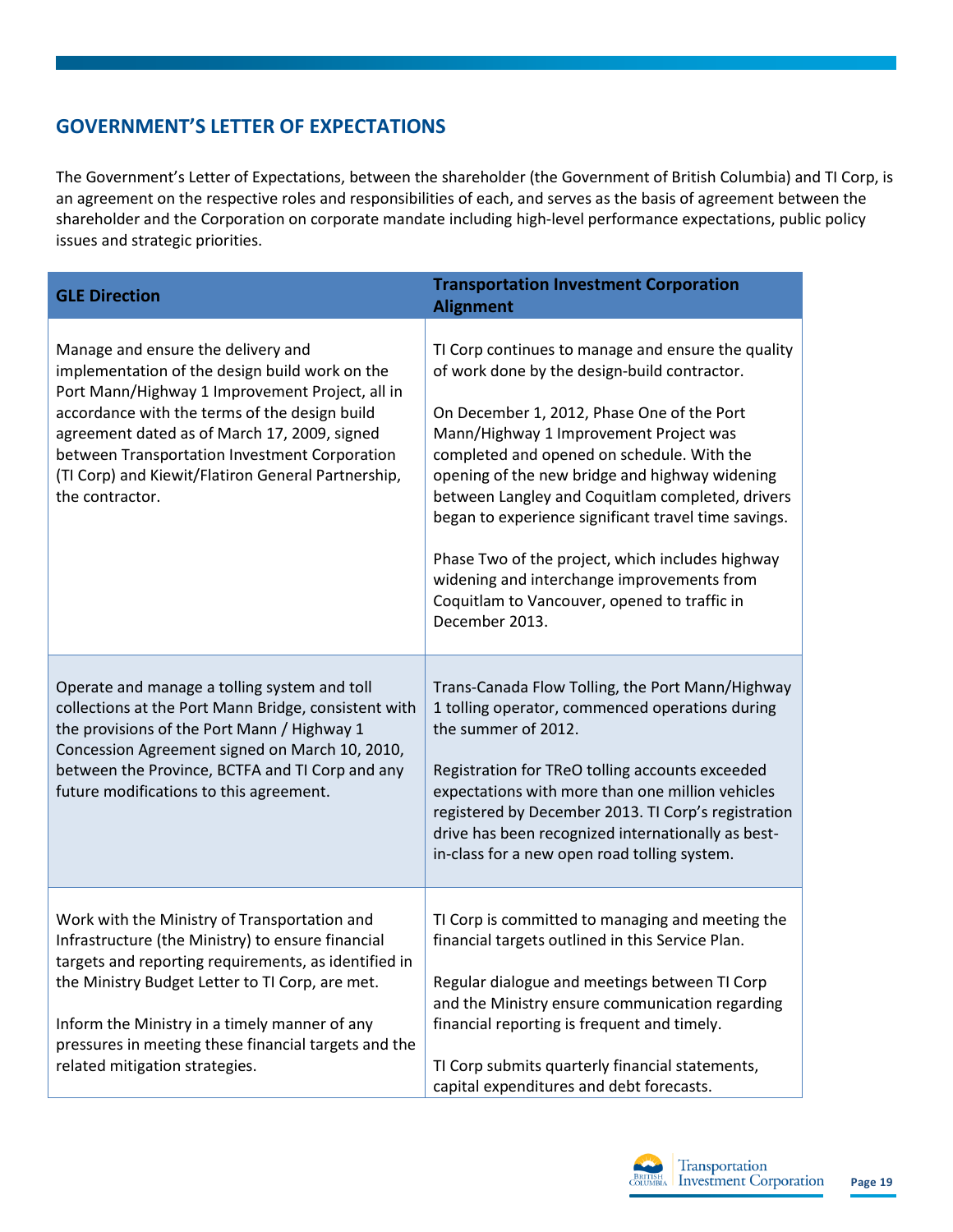| Fulfill any other obligations consistent with the<br>provisions of the Concession Agreement. | Transportation Investment Corporation continues<br>to fulfill its obligations under the Concession<br>Agreement.                                                                                                                                                                                                                                                                                                     |  |  |  |
|----------------------------------------------------------------------------------------------|----------------------------------------------------------------------------------------------------------------------------------------------------------------------------------------------------------------------------------------------------------------------------------------------------------------------------------------------------------------------------------------------------------------------|--|--|--|
|                                                                                              | In addition to the appropriate management of<br>revenue and expenses, TI Corp continues to look<br>for opportunities to ensure tolls are kept as low as<br>possible for families, commuters and businesses.<br>This includes an unlimited monthly pass for very<br>frequent users, a peak period 25% discount for high<br>occupancy vehicles and a 50% discount for large<br>trucks travelling between 9PM and 5 AM. |  |  |  |

In addition to the direction contained in TI Corp's Government Letter of Expectations, TI Corp and the PMH1 Improvement Project also play a role in the Province's climate change goals, by reducing greenhouse gases associated with congestion-induced idling and traffic delays, as well as by making public transit across the Port Mann Bridge possible for the first time in more than 25 years.

Highway 1 ExpressBus service is providing transit service between the Carvolth Exchange in Langley and Braid SkyTrain Station as fast as, or faster, than travelling by car. Popularity of the ExpressBus service is growing and 50,000 riders currently use the service per month.

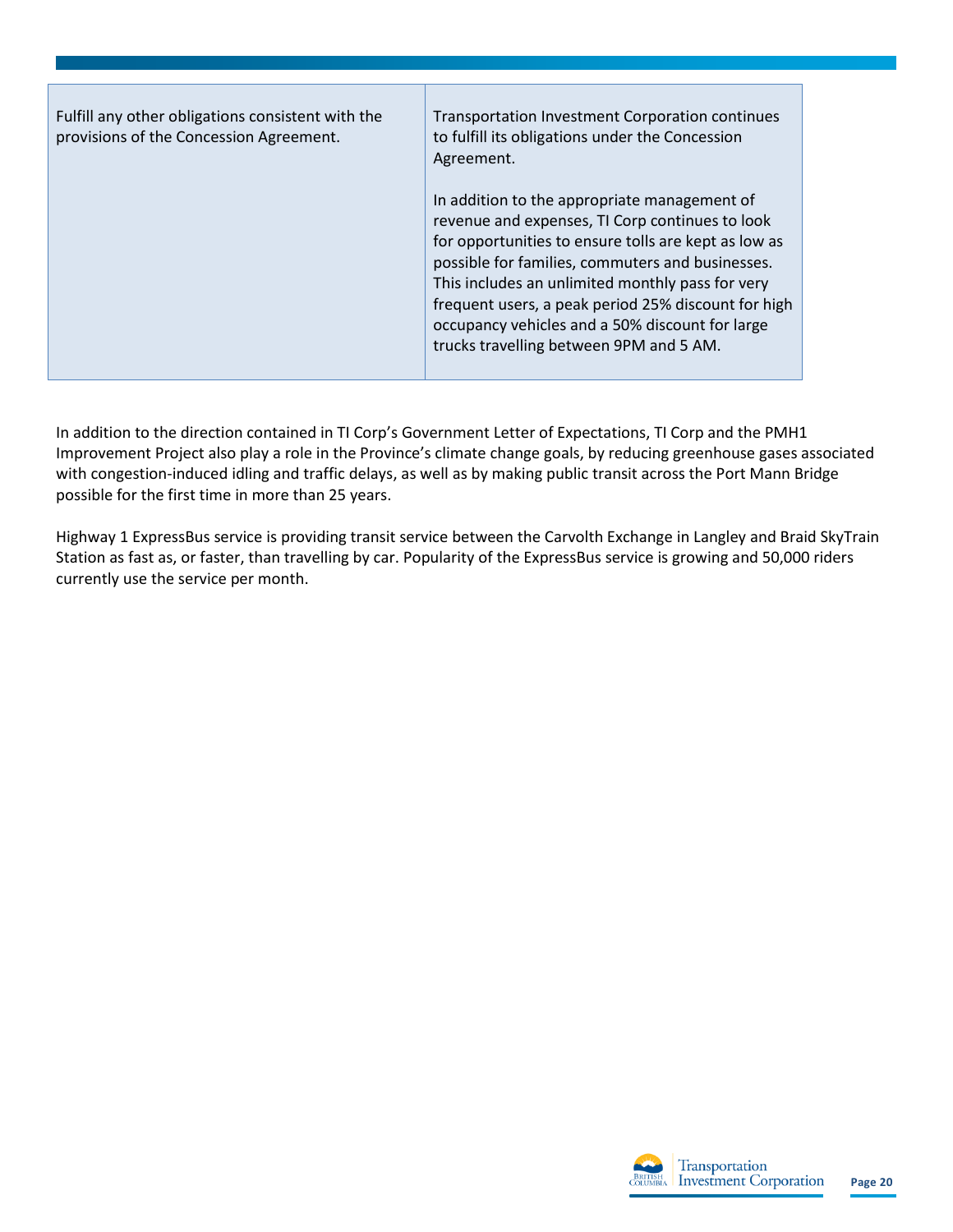# <span id="page-21-0"></span>**SUMMARY OF FINANCIAL OUTLOOK**

The Concession Agreement requires TI Corp to repay the Port Mann/Highway 1 Improvement Project debt by 2050. As such, TI Corp has taken a prudent, long-term approach to financial management. In 2013/14, TI Corp engaged an independent firm to assist with traffic forecast estimates to better reflect the long-term economic conditions of the Metro Vancouver area and meet the obligations in the Concession Agreement.

| $(5$ Millions) <sup>14</sup>                               | 2012/13 | 2013/14 | 2014/15       | 2015/16 | 2016/17       |
|------------------------------------------------------------|---------|---------|---------------|---------|---------------|
|                                                            | Actual  | Target  | <b>Target</b> | Target  | <b>Target</b> |
| Revenue <sup>15</sup>                                      | 15      | 98      | 144           | 159     | 174           |
| Operating Expenses <sup>16</sup>                           | 22      | 28      | 20            | 20      | 20            |
| <b>Highway Operations and</b><br>Maintenance <sup>17</sup> | 8       | 12      | 11            | 11      | 11            |
| <b>Administration Expenses</b> <sup>18</sup>               | 12      | 9       | 9             | 8       | 8             |
| <b>Operating Profit/(Loss)</b>                             | (27)    | 49      | 104           | 120     | 135           |
| Interest Expense <sup>19</sup>                             | 25      | 107     | 131           | 148     | 158           |
| <b>Depreciation Expense</b>                                | 8       | 31      | 52            | 52      | 53            |
| Net Income/(Loss)                                          | (60)    | (89)    | (79)          | (80)    | (76)          |
| <b>Total Balance Sheet Debt<sup>20</sup></b>               | 2,794   | 3,452   | 3,608         | 3,615   | 3,616         |
| <b>Retained Earnings/(Deficit)</b>                         | (135)   | (224)   | (303)         | (383)   | (459)         |
| PMH1 Project Expenditure <sup>21</sup>                     | 540     | 239     | 83            |         |               |

 $\overline{\phantom{a}}$ 

 $21$  As the project nears completion, capital expenditures will decrease significantly.



 $14$  All figures have been rounded to millions of dollars (SM) which results in rounding additions not always being consistent.

<sup>&</sup>lt;sup>15</sup> The main source of revenue is from tolling and 2012/13 represents four months of tolling operations commencing in December 2012.

<sup>&</sup>lt;sup>16</sup> Operating Expenses include toll operator and system operations, ongoing operating expenses including quality monitoring and assurance programs as well as certain costs relating to the decommissioning of the old Port Mann Bridge.

<sup>&</sup>lt;sup>17</sup> Highway Operations and Maintenance costs include the third party service contractor Mainroad Infrastructure Maintenance LP, and services provided by the Ministry of Transportation and Infrastructure.

 $18$  Administration Expenses includes communications, salaries, facilities costs and other corporate overhead.

<sup>&</sup>lt;sup>19</sup> Depreciation and Interest expenses increase as various segments of the bridge and associated roadways are completed and made available for use.

<sup>20</sup> Total Balance Sheet Debt is comprised of short and long term debt.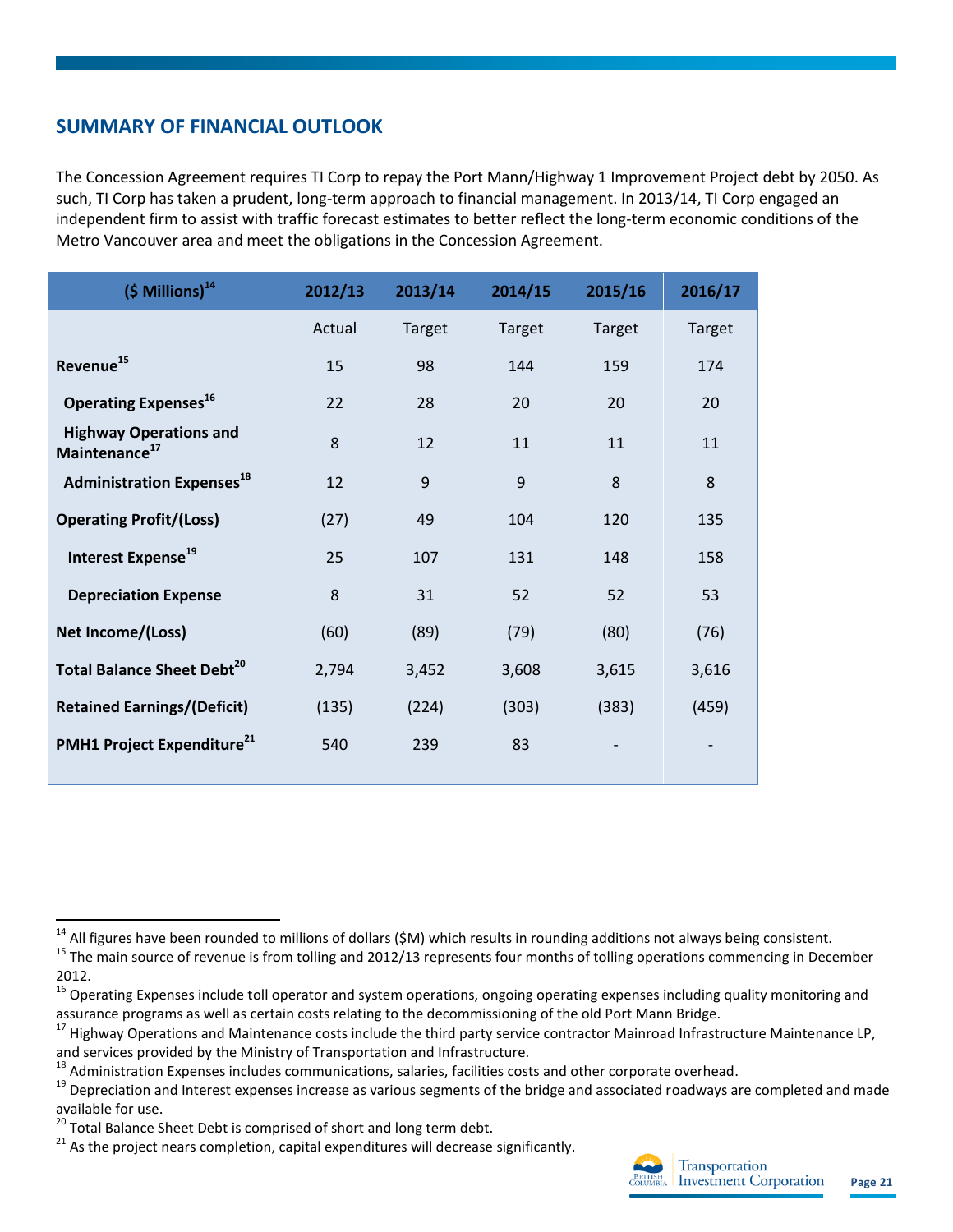## <span id="page-22-0"></span>**CAPITAL PLAN**

The capital budget for the Port Mann/Highway 1 Improvement Project is \$3.319 billion. This includes the construction cost of the design build contract with Kiewit/Flatiron General Partnership as well as interest charges, land rights payments, tolling infrastructure development and project management costs. In addition to the PMH1 project above, minor expenditures relating to road rehabilitation (post project completion) and technology upgrades of approximately \$1-2 million per annum are included in the capital plan.

Except for the injection of \$150 million of Provincial equity, financing for all capital and operating expenditures will be by way of the assumption of debt. All debt assumed as well as operating costs will be repaid over the term of the Concession Agreement from tolls collected from users.